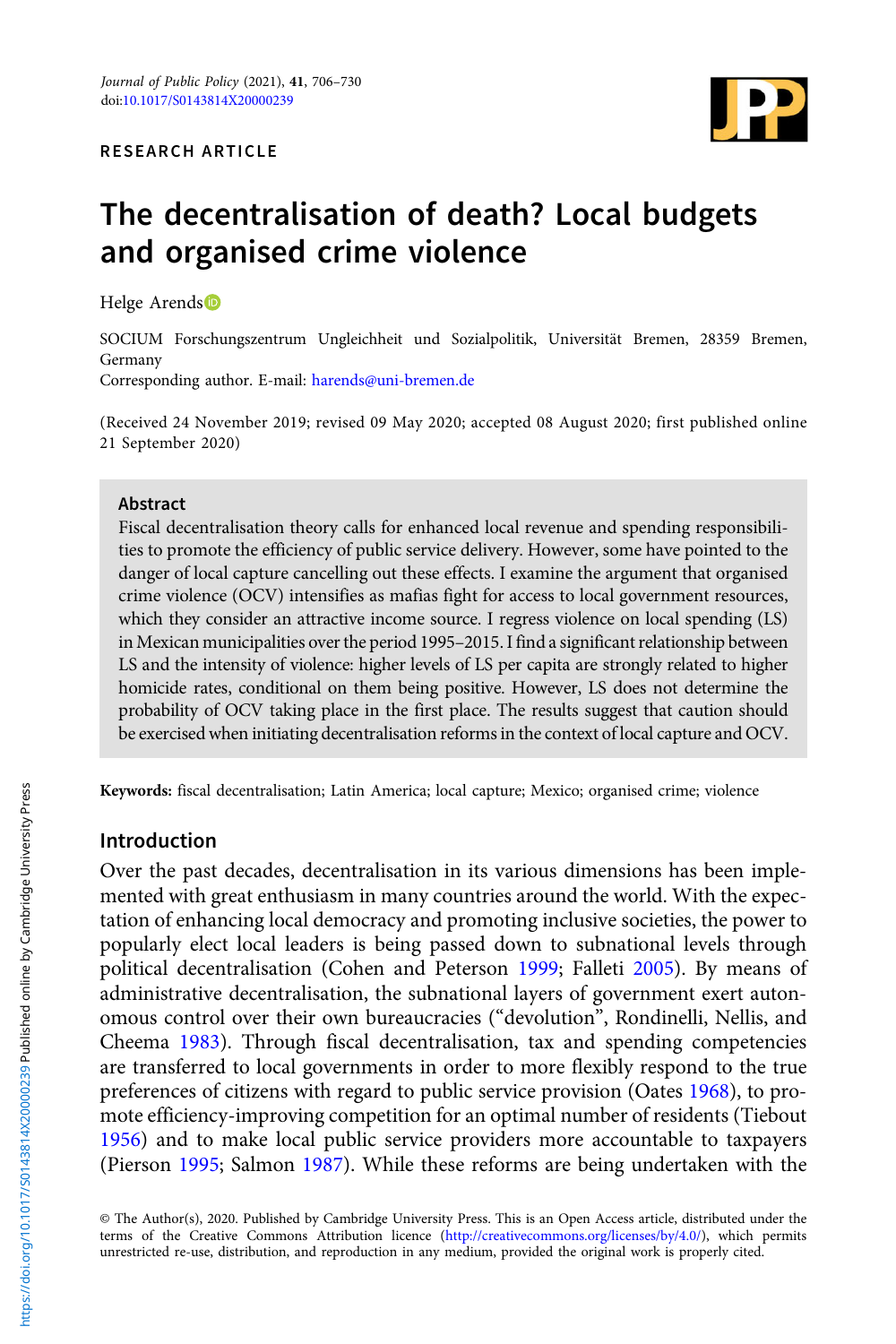expectation of achieving social well-being, decentralisation skeptics stress that in developing countries, in particular, there are considerable "dangers of decentralization" (Prud'homme [1995](#page-23-0)) with regard to weak administrative capacities, inefficiencies due to uncompensated spillovers, rising regional disparities and increased corruption and collusion (Neudorfer and Neudorfer [2015;](#page-22-0) Tanzi [1996\)](#page-23-0).

This article aims to add insights to the research on the thus far largely ignored danger of decentralisation, namely, the relationship between fiscal decentralisation and organised crime violence (OCV). Clearly, the infiltration of organised crime in public institutions constitutes a major threat to democracy in many countries. Especially in large and diverse nations suffering from a structural presence of criminal organisations, central government efforts to contain criminal activities are often ineffective. In these contexts, local governments are frequently under siege by mafias exerting pressure to facilitate illegal activities within their territory. Indeed, municipalities may increasingly be considered an attractive source of income themselves (Pinotti [2015](#page-23-0)a).

Yet, the relationship between the presence of criminal groups and local fiscal arrangements remains largely ignored by scholars within the fields of both decentralisation research and criminology. This stands in contrast to the prominent role this nexus plays in the popular media (Arias [2018](#page-21-0), 341; Ch et al. [2018,](#page-21-0) 998). Thus, I develop and examine the argument that criminal organisations compete for local public funds as sources of income and enter into violent confrontations with each other. I analyse this issue in the context of the Mexican federal system over the period 1995–2015.

The evidence supports the notion that higher levels of local spending (LS) per capita increase the intensity of existing violent confrontations. LS, however, does not seem to bear relevance to the probability of violent confrontations occurring in the first place. The broader insight is that in countries suffering from a strong presence of organised crime, fiscal decentralisation reforms aimed at increasing the spending responsibilities of local governments can be detrimental to public safety.

## Fiscal decentralisation, local resources, and OCV

The following argument is considered to hold in countries characterised by generalised local capture through organised criminal groups (hereafter OCGs). While many types of corruption are initiated by the public servant (Philp [2006,](#page-22-0) 45), local capture is driven by a third party as it involves the exertion of illicit influence by a powerful elite on the functioning of governmental affairs. The aim is to ensure some kind of preferential treatment, for example, in the form of the uninterrupted management of drug routes (Kaufmann  $2004$ ), but also to achieve access to additional income sources and to enhance the capturing party's legitimacy to exert influence over a certain territory or group of people (Eaton [2006,](#page-21-0) 561). Here, I consider the third party to consist of OCGs, i.e. groups engaging in extreme violence and corruption (Van Dijk [2007,](#page-24-0) 40) in order to gain access to governmental resources, ranging from judges and police officers to social programmes and budgets (Fuerte, Lujan, and Ponce [2019](#page-21-0)).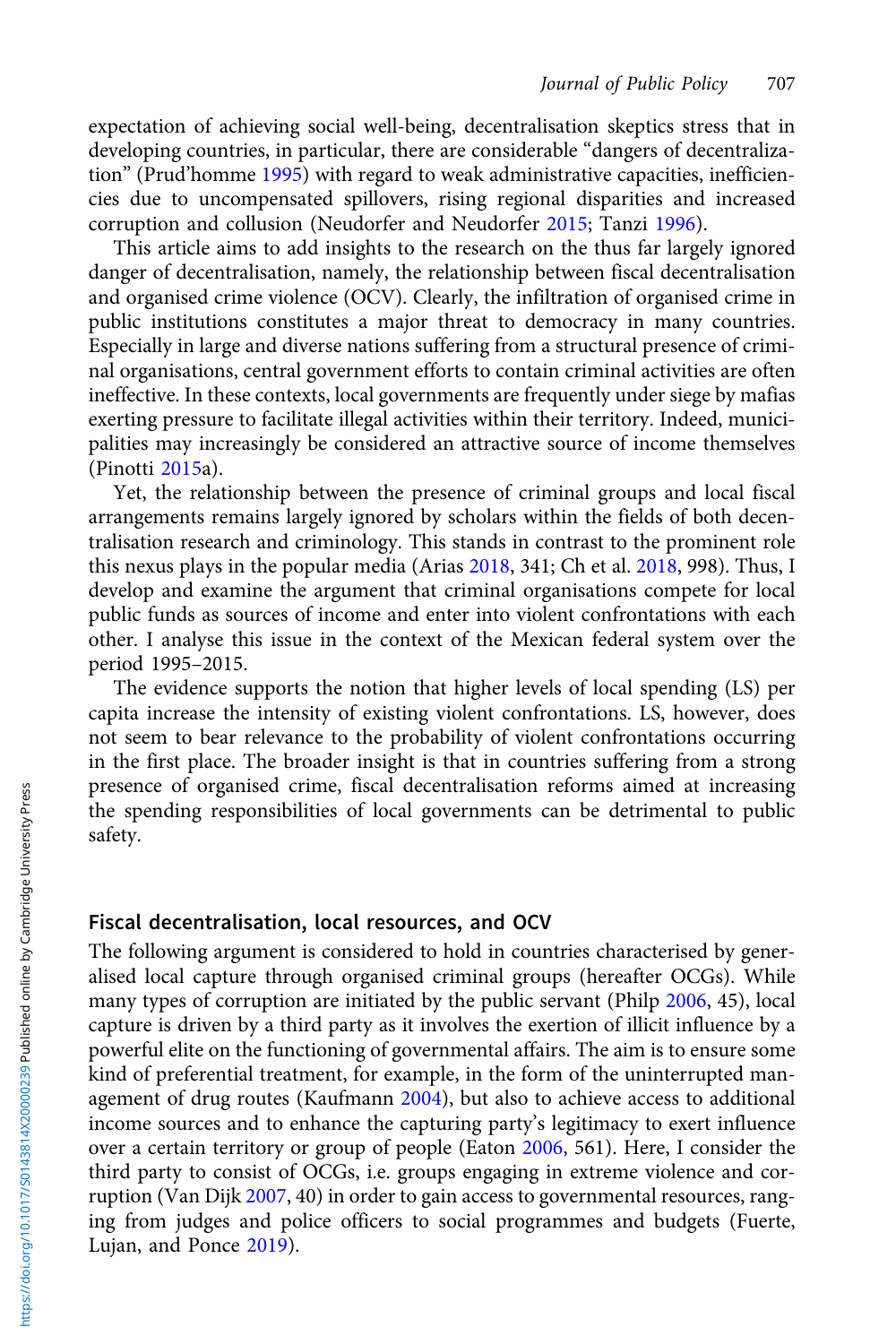OCGs are characterised by their clandestine nature, their adoption of a shadow state's role where the formal state is particularly weak, and their functioning as enterprises (Green and Ward [2004,](#page-21-0) 88). They unite the resources of a large number of individuals, accumulate economic, military, and political power, and engage in criminal industries such as drug trafficking or money laundering (Phillips [2015](#page-22-0)). With regard to the location where the capturing takes place, Yashar ([2018](#page-24-0)) stresses that OCGs are particularly interested in areas where state capacities are especially weak, and criminal activities can take place uninterrupted. In the context of such "jurisdiction shopping" (Yashar [2018](#page-24-0), 101), a weak deterrent effect of police and deficient judiciaries are likely to be important pull factors (see also Van Dijk [2007,](#page-24-0) 46).

Focusing on local police, Manning and Redlinger [\(1977\)](#page-22-0) hold that OCGs concentrate on capturing police officers at lower levels of the command chain because capturing officers at higher levels requires considerably more resources. Analogously, I argue that local politicians and officials are less powerful and more accessible to local pressure groups than higher-level officials is that they find themselves on the "invitational edge of corruption" (Manning and Redlinger [1977](#page-22-0)). Thus, OCGs are particularly interested in focusing their capturing activities at the local level.

This line of reasoning relates to arguments brought forward by skeptics who hold that fiscal decentralisation increases corruption due to a higher level of intimacy between local actors, which enables a collusive environment between powerful local interest groups and local officials (Bardhan and Mookherjee [2000,](#page-21-0) 135; Hernández-Trillo and Jarillo-Rabling [2008](#page-22-0)). This notion contradicts decentralisation supporters who expect increased local accountability through decentralisation due to increased physical closeness between taxpayers and decision-makers and a resulting stronger oversight (Rodríguez-Pose and Gill [2005,](#page-23-0) 409).

While the empirical literature provides a mixed picture in terms of the presence and direction of the effect of fiscal decentralisation on corruption (Neudorfer and Neudorfer [2015](#page-22-0)), there is little doubt that local capture is of key concern in contexts of structural OCG presence, in particular since local governments lack bureaucracies that are professional and experienced enough to prevent highly specialised criminal groups from exerting their influence (Ponce [2019\)](#page-23-0) and because local democratic processes are often weak. The techniques applied to capture are diverse and range from bribing, intimidation, and open violence against public officials (Lessing [2015\)](#page-22-0), to vote-buying and illicit campaign financing. In Italy, Alesina, Piccolo, and Pinotti ([2019\)](#page-20-0) estimate that preelection OCG political violence leads to a 2.4 percentage point decrease in the vote share for politicians opposing local OCG influence, which also shows that all of the aforementioned dimensions of decentralisation must be taken into account when evaluating the context of local capture as important interrelations exist between them.

Once governmental actions have become entirely subordinated to the interests of OCGs, capture takes place through a more subtle system of relationships and exchanges of favours (Philp [2006](#page-22-0), 49).

In short, the following mechanism is understood to take place in an enabling environment characterised by a strong organised crime presence, the deficient rule of law, and weak local accountability, ultimately leading to the capture of local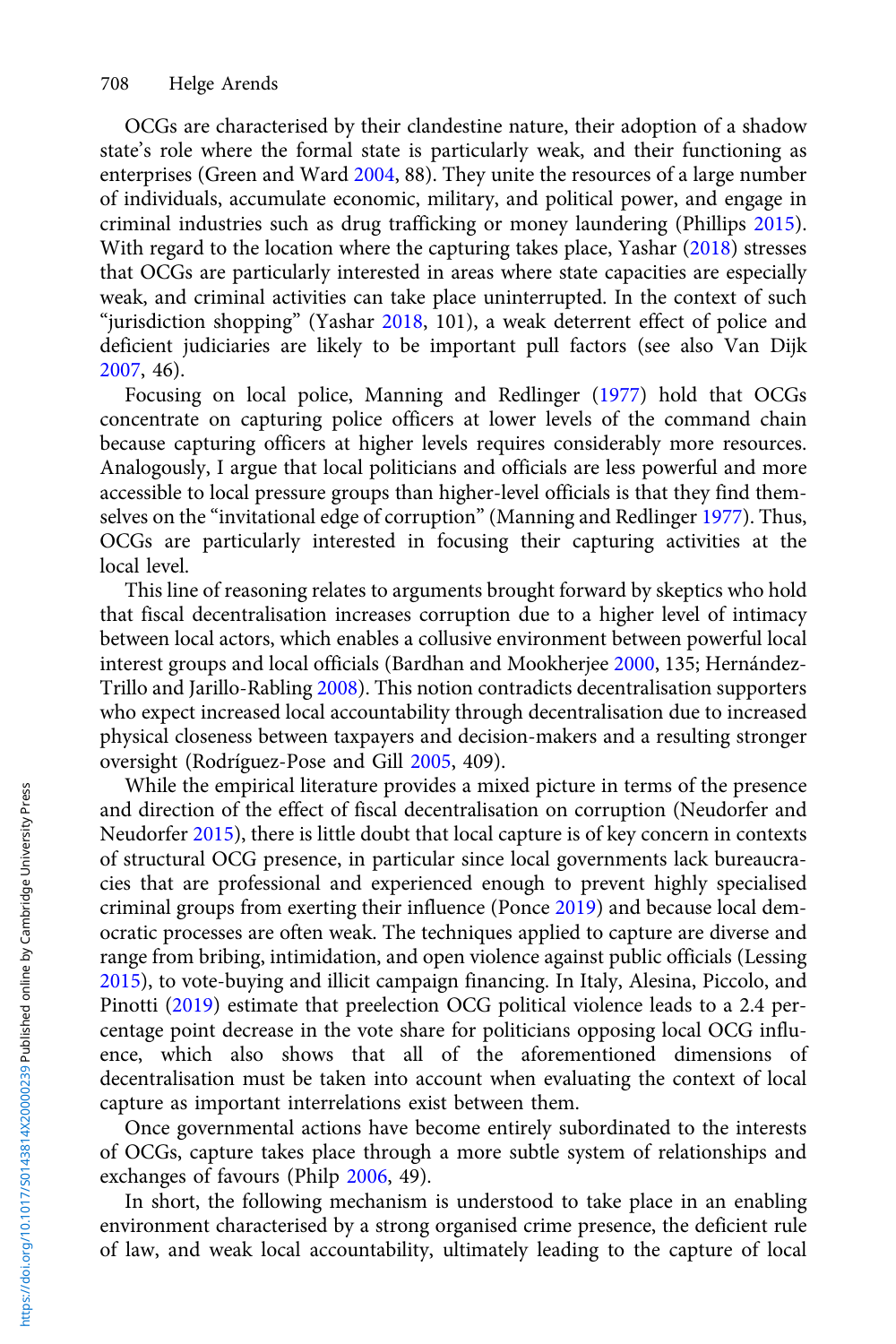institutions. I assume that these conditions are determined exogenously, i.e. by factors such as geography, history, or decentralisation-unrelated political factors. However, it is acknowledged that decentralisation itself may increase or decrease the extent of corruption at the local level, an argument I will resume at a later stage.

## Local public resources and OCG turf battles

Here, I focus on the notion that capturing OCGs may have a special interest in gaining access to local budgets. The starting point of the argument is the simple observation formulated by Glaeser and Saks ([2006](#page-21-0)), Goel and Nelson [\(1998](#page-21-0)) and Acconcia and Cantabene ([2008\)](#page-20-0) that large budgets present more opportunities to extract rents. This is crucial in the context of fiscal decentralisation reforms because they usually cause local budgets to increase while central government oversight becomes more difficult to exercise. Bardhan and Mookherjee [\(2006](#page-21-0)) consider weak government control caused by high communication costs and structural barriers to carrying out central government audits the major source of deficient local accountability and corruption.

The danger of decentralisation opening up income opportunities for local interest groups instead of promoting efficiency and accountability of public institutions was stressed by Eaton ([2006\)](#page-21-0) who, by analysing the Colombian context of civil war, argues that the increase of local public funds fueled the emergence of "armed clientelism", i.e. the appropriation of local funds by guerrilla and paramilitary groups through violence.

Analogously, OCGs, just as guerrilla and paramilitary groups, can be assumed to desire local fiscal resources in order to finance their operations and reap profits. This may be the case in particular when their main business operations, such as drug trafficking, become riskier through increased government prosecution or harsh competition from other OCGs. Acconcia, Corsetti, and Simonelli ([2014](#page-20-0), 2191) note that in Italy, the interaction between coopted public institutions and decentralisation-induced increases in local public spending caused a tremendous expansion of the profits of OCGs. Public works programmes managed by local administrations became one of the most profitable income sources for mafias.<sup>1</sup>

However, appropriating local public funds may have additional advantages for OCGs. Criminal groups may be interested in financing operations by capturing local governments instead of extracting profits directly from the population through protection money to avoid protest and ensure public support. Even if local budgets are small and not attractive from a rent-seeking perspective, appropriating these funds can serve as a signal to the general population that a criminal group seeks to take over the monopoly on the use of force and establish itself as a legitimate ruler over a certain territory (Eaton [2006](#page-21-0)).

<sup>&</sup>lt;sup>1</sup>Enabled by weak local governments, the Camorra mafia extracted rents from large emergency funds established after the 1980 Irpinia earthquake by infiltrating local public procurement processes. More recently, organisations such as Cosa Nostra and 'Ndrangheta have concentrated on manipulating the allocation of public funds from local governments to contractors (Daniele and Geys [2015;](#page-21-0) Paoli [2004;](#page-22-0) Pinotti [2015a](#page-23-0)).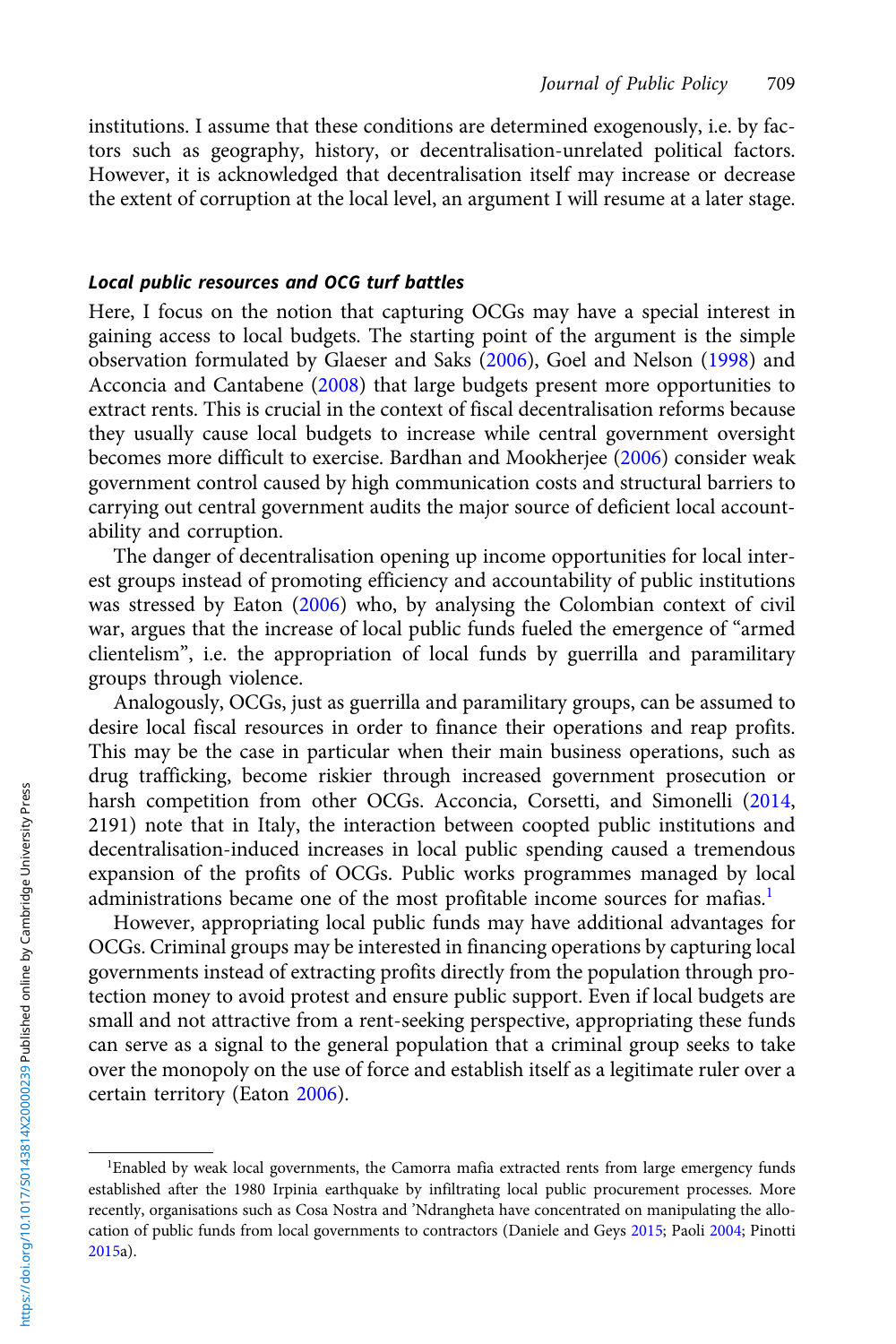The exact way in which public funds are appropriated can differ greatly. Methods may include local decision-makers being pressured to assign infrastructure projects to OCG-related contractors who provide overpriced services (Pinotti [2015a](#page-23-0)); OCGs holding back the salaries of municipal workers; the creation of fake social organi-sations which receive funds for public services they never provide (Eaton [2006](#page-21-0), 559); or local politicians directly channelling public funds to their supporting OCG (Steele and Schubiger [2018](#page-23-0), 597).

Local public resources are an incentive for OCGs to diversify their activities into the business of extorting rents from local governments. Now, just as with other territory-based income sources such as drug trafficking, it is likely that OCGs will compete for access to these rents, which may increase the number and intensity of turf battles. Indeed, turf battles, i.e. violent confrontations between OCGs for a market or territory, are the main reason for high levels of violence accompanying criminal industries (Duran-Martinez [2015](#page-21-0); Goldstein [1985](#page-21-0)). In the absence of legal mediation, turf battles emerge in order to solve disputes, regulate markets, and enforce contracts. I distinguish between an OCG's decision to participate in turf battles and the decision to increase their intensity when seeking access to local public funds.

## Turf battle participation and intensity

OCGs decide whether they should engage in violence in a rational manner. Engaging in turf battles is a decision of great importance as battles can be bad for business (Yashar [2018](#page-24-0), 119) and provoke government crackdowns, attract unwanted publicity and cause an undesired shift of power towards the military branch of the OCG. Criminal leaders need to weigh the benefits of violence against the respective costs (Atuesta and Ponce [2017](#page-21-0), 379; Trejo and Ley [2019](#page-23-0)). Thus, turf battle participation involves exploring the question of when OCGs decide to enter into conflict with each other.

While, of course, there is ample research on the determinants of OCG violence as such, there does not exist much research on the question of why OCGs decide to go to war. As one exception, Trejo and Ley [\(2018\)](#page-23-0) analyse the factors determining why, at the turn of the last century, Mexican OCGs switched from a state of passivity to a state of violent confrontation. They argue that the main factor determining the outbreak of OCG wars relates to the wave of political change at the subnational level with opposition parties winning elections. The result was a loss of subnational government protection by the powerful Institutional Revolutionary Party (PRI) and a subsequent outbreak of violence. While the authors look at the outbreak from a bird's-eye perspective over a longer period of time, from a short-term perspective, it is reasonable to assume that turf battles – just as entire wars – are concentrated in time and space and may be triggered, terminated and revived depending on a wide range of factors. Due to the strong territorial dimension of battles, these factors may be more local and less systemic, such as a quarrel over drug-trafficking routes or distribution networks, and battles may last a very limited time only – a span of days, weeks, or months. With regard to local budgets, while substantive, the benefits that can be reaped from them are likely to be relatively low when compared to other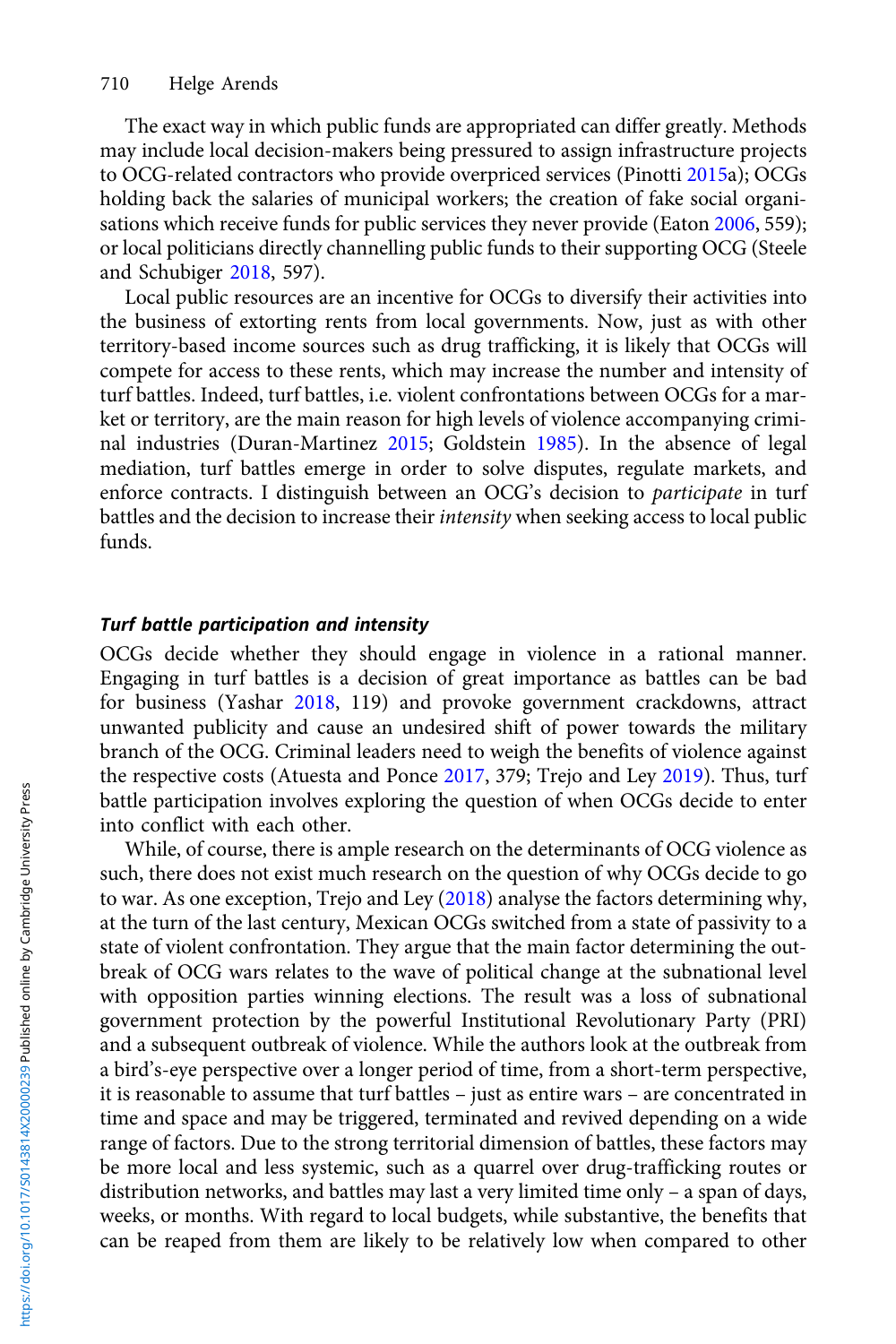important income sources such as drug or human trafficking. Local budgets may not be enough for OCGs to enter into battles with each other.

Even less research exists when the additional feature of battle intensity is introduced. Intensity relates to the level of violence once OCGs have already decided to engage in turf battles. Papachristos [\(2009\)](#page-22-0) argues that after the onset of a violent dispute between criminal groups, these groups enter into an exchange of violent attacks triggered by the social norms of revenge and retaliation, leading to an intensification and spread of criminal violence. However, while norms of retaliation are probably relevant to OCG violence intensity, the decision to continue and scale-up the violent competition is likely to be determined by an economic cost–benefit analysis as well, especially when OCGs are highly professionalised and follow a strict chain of command. With regard to local public resources, while they may still not be an income source important enough to engage in new battles, they can be an additional point of contention between OCGs that are *already* battling each other. Since the threshold for entering into a turf battle has already been crossed, and the above-mentioned costs of engaging in turf battles are already factored in, OCGs have fewer concerns about increasing the level of violence. Hence, the argument goes that increased local budgets contribute to higher OCG violence levels, conditional on the OCGs already being at war with each other.

An additional issue comes from fiscal decentralisation theory: Many assume that accountability is enhanced when local services are financed through local governments' own taxes. It is easier for taxpayers to follow-up on how their local taxes are spent (Rodden [2003](#page-23-0)). Hence, a higher own-revenue share in local budgets may reflect a stronger accountability relationship, less local capture and thus less violent OCG competition. Moreover, since collecting local revenues assumes a certain institutional solidity of a local jurisdiction, a higher share of local revenues in overall revenues suggests a generally higher institutional strength, which could deter OCGs from engaging in violence. Thus, one can expect turf battles to be less of an issue in municipalities with a higher share of own-source revenue.

#### The case of Mexico

Reports of local capture, a strong presence of organised crime, and past decentralisation reforms render Mexico an important case to investigate. Capture, at the time of writing, of 2,466 local governments by OCGs is a well-documented phenomenon (Aguirre Ochoa and Errera Torres [2016;](#page-20-0) Rios [2015,](#page-23-0) 660). Kruijt ([2011,](#page-22-0) 23) holds that OCGs are present in or exert significant influence over around 50% of municipal governments.

Local officials have proactively engaged in corruption and collusion (Aguirre Ochoa and Errera Torres [2016,](#page-20-0) 662). Due to historically strong patron–client relationships, mayors of the PRI party are most deeply involved in acts of collusion (Cantú and Desposato [2012,](#page-21-0) 13). Oversight bodies controlled by civil society are weak or not established in the first place (Auditoría Superior de la Federación [2013](#page-21-0); Rowland [2001](#page-23-0)). The until recently upheld no-reelection clause for local officials is seen to have hampered electoral accountability for years (Mendoza and Martínez-Vazquez [2000,](#page-22-0) 170). Discussions drawing attention to the nexus between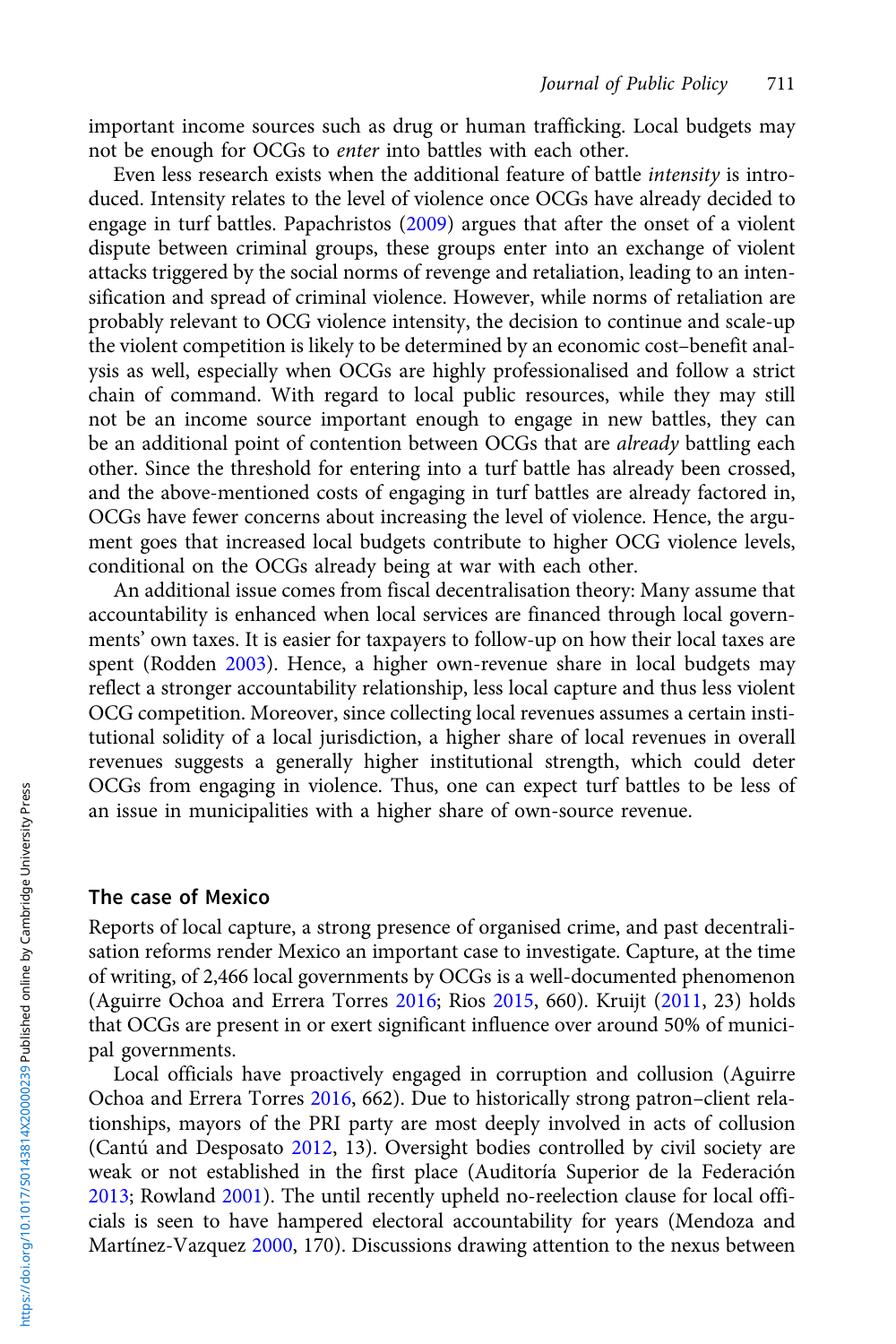#### 712 Helge Arends

| Revenue (mean shares)       |       |       |              | Expenditure (mean shares) |       |  |
|-----------------------------|-------|-------|--------------|---------------------------|-------|--|
|                             | 2010  | 2015  |              | 2010                      | 2015  |  |
| Own revenue                 | 8.7%  | 8.6%  | Current exp. | 54.5%                     | 55.3% |  |
| Intergovernmental transfers | 83.4% | 85.8% | Capital exp. | 38.6%                     | 37.4% |  |
| Debt                        | 5.0%  | 3.1%  | Other exp.   | 7.0%                      | 7.3%  |  |
| Other sources               | 2.8%  | 2.5%  |              |                           |       |  |
| n                           | 2.114 | 1.899 | n            | 2.114                     | 1.899 |  |

Table 1. Structure of revenues and expenditures of Mexican municipalities

Source: INEGI.

local government and organised crime intensified after the enforced disappearance of 43 students in the city of Iguala, in September 2014 (see Aguirre Ochoa and Errera Torres [2016](#page-20-0), 658).

Over the past four decades, Mexico has experienced a number of political, administrative, and fiscal decentralisation reforms (Rodríguez [1993;](#page-23-0) Salazar [2007\)](#page-23-0). In particular, during the 1980s and 1990s, reforms enhanced competences to raise local taxes and fees and led to a decentralisation of public services, including public safety (Moreno-Jaimes [2008](#page-22-0), 90). Also, reforms substantively increased the amount of public resources at the local level through the creation of formula-based and earmarked federal, and, to a smaller extent, state funds (aportaciones) for municipal governments (Salazar  $2007, 72)^2$  $2007, 72)^2$ . These transfers complemented unconditional federal transfers from the tax-sharing scheme (participaciones) (Sour [2013,](#page-23-0) 167).

Despite municipal spending still being low, $3$  decentralisation reforms caused a substantial increase in funds available to local governments. While in 1995, municipalities spent around 900 Mexican pesos per capita per year (at 2010 prices, based on data from the Mexican National Statistical Institute – INEGI), this value increased to around 4,500 Mexican pesos in 2015. Table 1 shows that a vast amount of revenues comes from intergovernmental transfers. The remaining revenues stem

 ${}^{2}$ Federal *aportaciones* consist mainly of three funds. One fund is to strengthen the municipalities' administrative structures and is disbursed according to population size (Moreno-Jaimes [2008,](#page-22-0) 121). Another fund is to enhance social infrastructure such as primary schools or health centres and is allocated according to the local poverty rate (Salazar [2007,](#page-23-0) 73). The third and smaller fund aims at professionalising local police and law enforcement institutions (Auditoría Superior de la Federación [2013,](#page-21-0) 30). However, the latter funds' relevance is negligible: Based on data provided by the Ministry of the Interior, in 2015, on average, the fund contributed 1.2% to local budgets of the only 280 municipalities covered (Secretaría de Gobernación [2016](#page-23-0), 6). These funds are based on fairly strict distribution formulae. State aportaciones are usually instruments to complement local government investment in infrastructure projects. The volume of these matching funds is considerably smaller than the volume of the federal aportaciones. However, their implementation is oftentimes not tied to a specific formula but depends on criteria such as the quality of the project proposal, the municipality's own contribution, and the lobbying activities of local officials at the state level (Grindle [2007](#page-22-0), 95–100).

<sup>3</sup> OECD data show that while Mexico's central government spending resembles more or less the OECD average (between 55 and 53%), it spends above average at the state level (between 37 and 40%) and below average at the municipal level (between 7 and 8%).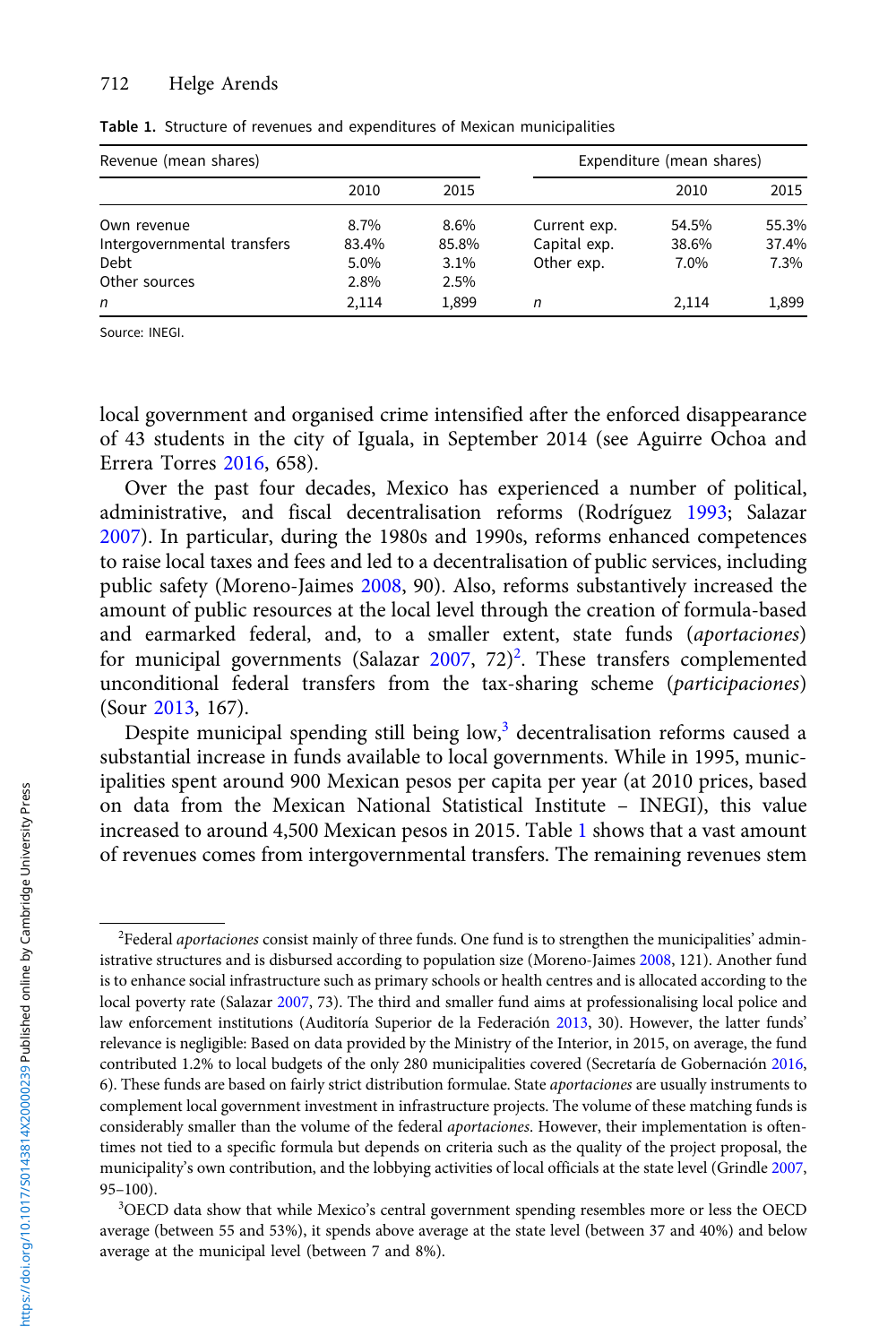from property tax and from charges for local public services, debt and other revenues.

The General Accounting Office has expressed its concerns about the quality of local financial management (Auditoría Superior de la Federación [2013,](#page-21-0) 34). The federal government has only minimal oversight over LS decisions (Hernández-Trillo and Jarillo-Rabling [2008\)](#page-22-0), and subnational governments have been accused of not allocating public resources in the interests of their constituencies (Salazar [2007](#page-23-0), 70).

From an OCG perspective, Locks ([2015](#page-22-0)) hints at a recent transformation of Mexican OCGs' business model. The "war on drugs" initiated by President Calderón (2006–2012), led to a decrease in profits from drug trafficking and caused a violent confrontation between drug cartels themselves. Consequentially, many (fragmented) organisations diversified activities from the risky area of international drug trafficking to less risky local criminal activities, such as human trafficking, kidnapping and extortion (Fuerte, Lujan, and Ponce [2019\)](#page-21-0). Between 2007 and 2012, crime rates increased by 150%, while the extortion of companies or citizens increased by 1,250% (Locks [2015,](#page-22-0) 67).

The public discourse revolves around the issue of OCGs extorting local governments for some time already. Trejo and Ley [\(2015](#page-23-0)) provide evidence that as large cartels disintegrate, smaller OCGs direct their activities towards infiltrating local governments to access public funds (see also Aguirre Ochoa and Errera Torres [2016](#page-20-0), 664; Trejo and Ley [2016,](#page-23-0) 46). For example, after the local elections in 2011 in the state of Michoacán, a state where local capture is particularly prevalent (Fuerte, Lujan, and Ponce [2019](#page-21-0)), the leader of the then powerful Caballeros Templarios is reported to have called a large number of mayors and demanded that 30% of the budget be reserved for public works, 20% of salaries reserved for municipal staff and that public contracts be awarded to companies connected to his organisation (Trejo and Ley [2015\)](#page-23-0). In 2013, the newspaper Milenio cited confidential documents revealing that the Mexican government estimated the monthly income of the Templarios from extorting municipal governments to be 1 million US dollars (Milenio [2013\)](#page-22-0). The Conference of Mexican Municipalities stated in 2013 that 4 out of 10 mayors are under pressure to provide OCGs with access to public funds (Sin Embargo Editors [2013\)](#page-23-0). In this context, Trejo and Ley [\(2019](#page-23-0)) provide quantitative and qualitative evidence that OCGs use high-profile criminal violence against local leaders to gain control over municipal affairs, especially when local leaders cannot count on protection from their political rivals at higher levels of government. The assassination of 152 politicians (Etellekt [2018](#page-21-0)) during the 2018 general elections reflects the OCGs' strategy to intimidate politicians opposing OCG influence.

At the same time, the bulk of the violence is related to turf battles. For Mexico, there is ample evidence that OCGs enter into battles over access to various income sources in the criminal industry. As Rios ([2013](#page-23-0)) states, the major part of violence is a consequence of competition between OCGs. In particular, the transition of power from the hegemonic PRI to the incoming governments from other parties at various governmental levels caused an outburst of OCV and has even further increased after the initiation of the "War on Drugs" in 2007 (Ponce [2019\)](#page-23-0). The link between local budget size and OCG turf battles will now be investigated.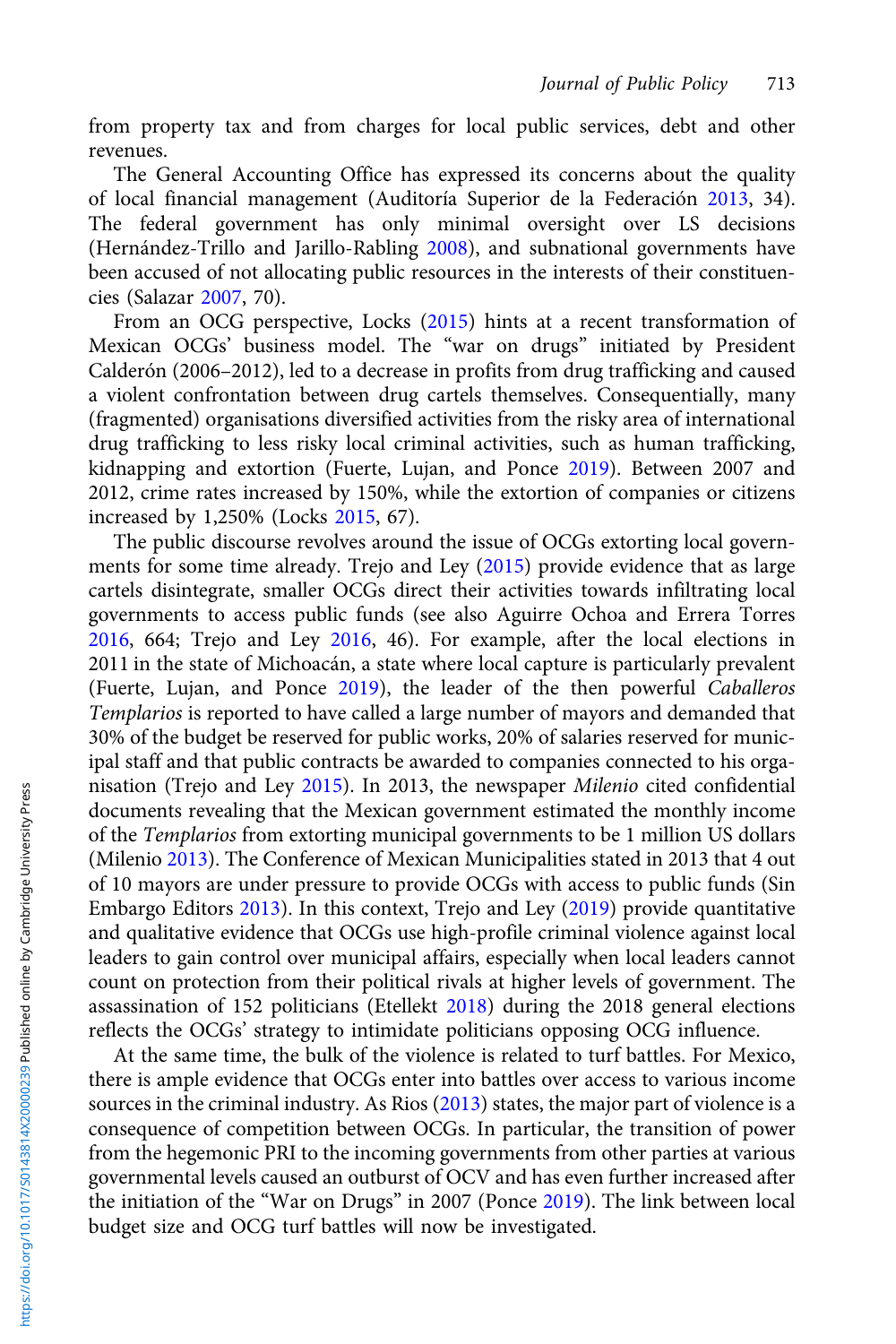## Empirical analysis

## Method

The baseline model of the empirical analysis is a time-series cross-sectional regression of official homicide rates on municipal spending, which serves as a proxy for budget size, making use of the census data provided every five years between 1995 and 2015. $4$ <sup>4</sup> The analysis makes use of data from the population of 2,466 municipalities located in 31 federal states and the Federal District of Mexico City, which became the country's  $32<sup>nd</sup>$  federal entity in 2016. The sample size differs over the years under investigation.

In order to distinguish between the occurrence and the intensity of violence, the regression analysis follows the logic of a two-part model (TPM) (Duan et al. [1983](#page-21-0)). In a TPM, the variables will be analysed in two steps. The first (binary) part of the model provides results on the probability of municipalities to experience OCV given a vector of explanatory variables. The second (continuous) part presents evidence on the linear relationship between the level of OCV, once it has occurred, and the explanatory variables. The binary part captures the probability of participating in turf battles, while the continuous part measures their intensity (Farewell et al.  $2017$ ). The theoretical considerations and some statistical requirements<sup>5</sup> make the TPM an adequate model when analysing the OCV variable. Nevertheless, I will also provide the Heckman selection model results for the year 2010 as a robustness check.

Because the time dimension is with five points rather short, a lot of (good) variation would be lost when time and subject-fixed effects were estimated at the same time. In order to preserve the between-subject variation, which is likely to reflect valuable information to be explained (Bell and Jones [2015\)](#page-21-0), while at the same time being transparent on whether the potential effect of budget size on violence is driven by between or within variation, I estimate a hybrid model that explicitly separates between- from within-cluster effects while including time-fixed effects. This way, time-constant municipality-level variables can be included as well.

I estimate an uncorrelated (hybrid)<sup>6</sup> TPM for longitudinal data (Smith, Maciejewski, and Olsen [2018](#page-23-0)):

<sup>4</sup> Note that since most of the data are taken from the 5-year (inter-)censuses and that data from the 2020 census will only be published in 2021, 2015 is the last year for which data are available.

<sup>5</sup> The logic of a TPM applies since the zeros in the data reflect "true zeros", i.e. they are self-representing zeros and do not proxy negative or missing responses (Olsen and Schafer [2001\)](#page-22-0). Alternative models such as the Heckman selection model (see Heckman [1979\)](#page-22-0) would estimate an *unconditional* violence equation estimating the level of violence all municipalities would have if all of them had experienced violence (Duan et al. [1983](#page-21-0), 119). Also, the Heckman model is not adequate because there is no theoretical reason to include exclusion restrictions (Leung and Yu [1996\)](#page-22-0).

<sup>&</sup>lt;sup>6</sup>Note that the model may run the risk of inconsistent estimation if only some of the independent variables are included in their hybrid form. I followed the approach suggested by Mundlak ([1978](#page-22-0)) and included all independent variables in their hybrid form as well. Because the results did not differ meaningfully and to keep the model as parsimonious as possible, I present the results only with the two variables of interest included in their hybrid form.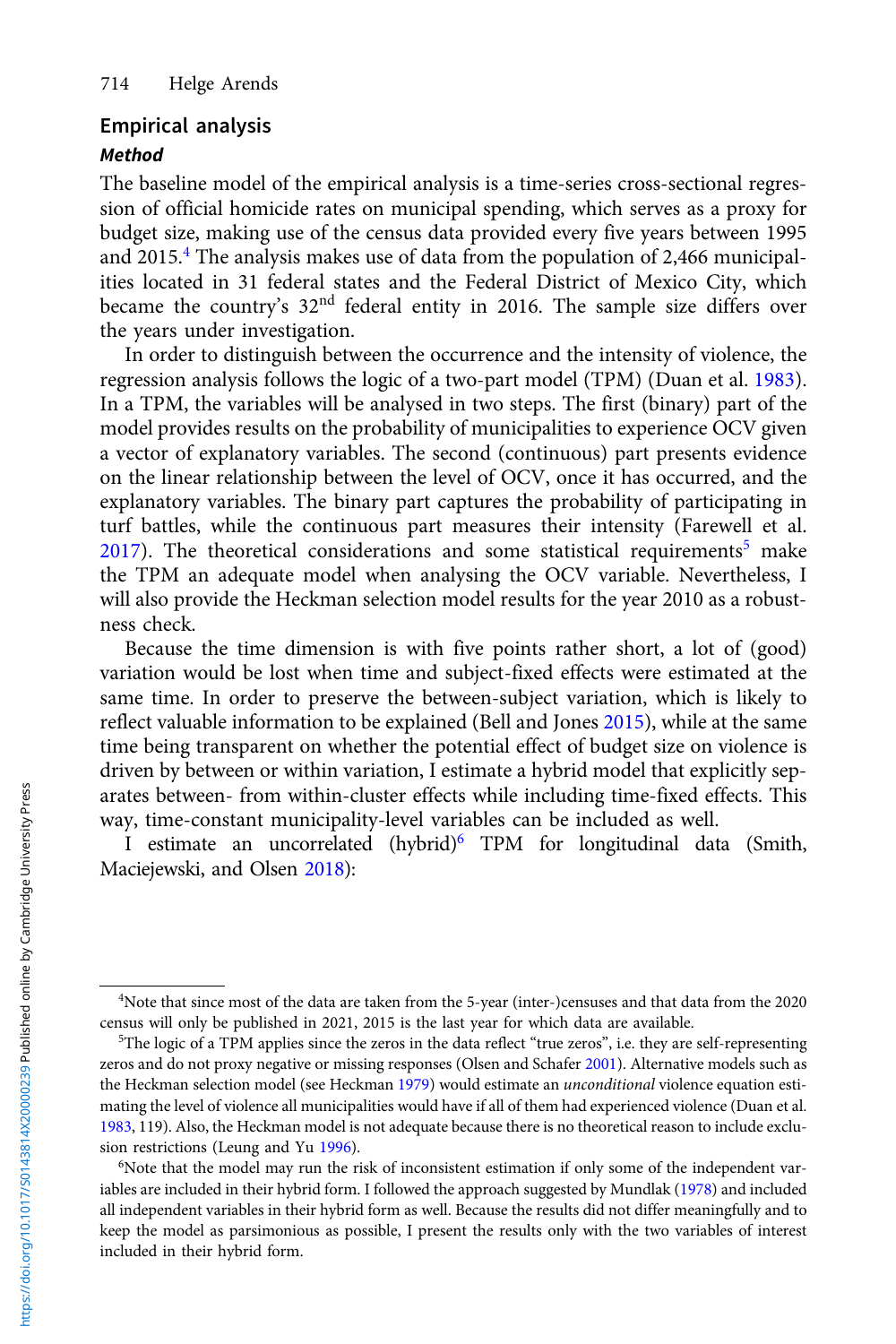Logit{Pr(OCVBIN<sub>it</sub> = 1|
$$
\overline{LS}_i
$$
, (LS<sub>it</sub> - $\overline{LS}_i$ ), $\overline{OR}_i$ , (OR<sub>it</sub>- $\overline{OR}_i$ ),  $X_{it}$ , $S_i$ , $T_t$ , $\zeta_i$ )}  
=  $\beta_1 + \beta_2 \overline{LS}_i + \beta_3 (LS_{it} - \overline{LS}_i) + \beta_4 \overline{OR}_i + \beta_5 (OR_{it} - \overline{OR}_i)$  (1)  
+  $\beta_6 X_{it} + \beta_7 S_i + \beta_8 T_t + \zeta_i$ .

OCVBIN represents a binary response variable indicating whether OCV occurred or not, LS and OR (represented in its form as between- and within-cluster effects) are the variables of interest, i.e. the amount of LS per 1,000 inhabitants, and the share of own-source local revenue in total revenue. X reflects a set of control variables at the municipal level. S is a set of dummy variables identifying the federal state a municipality is located in and holds the unique characteristics of the federal states constant.<sup>7</sup> ζ is the municipality-specific random intercept. Time dummies (T) control for common trends ( $t = 1995$ , 2000, 2005, 2010, 2015). The subscripts identify the municipality i at a given year t.

Analogously, I estimate a log-linear part:

$$
\begin{split} \text{In(OCVCONT}_{it}) &= \beta_1 + \beta_2 \overline{\text{LS}}_i + \beta_3 (\text{LS}_{it} - \overline{\text{LS}}_i) + \beta_4 \overline{\text{OR}}_i + \beta_5 (\text{OR}_{it} - \overline{\text{OR}}_i) \\ &+ \beta_6 \text{X}_{it} + \beta_7 \text{S}_i + \beta_8 \text{T}_t + \xi_{it} \end{split} \tag{2}
$$

using generalised least squares (GLS) with OCVCONT reflecting the conditional continuous part of OCV. Since homicide rates are strongly right-skewed, I log-transformed the dependent variable. The error term is divided into a municipality- and time-variant element. For the intensity model, standard errors reflect heteroscedasticity-corrected Huber/White sandwich estimators. These cannot be calculated for the logit specification. I assume that the two components are not correlated over time (Farewell et al. [2017\)](#page-21-0).

While the longitudinal TPM<sup>8</sup> provides a baseline as it makes use of a large amount of data over a long period of time, I also provide the results for additional models. First, a longitudinal TPM for the two panels 2010 and 2015, a period when the diversification of OCG activities was most prevalent and a period for which control variables, in particular those related to public security, are available is being presented. Second, because homicide rates can only be considered a proxy for OCG violence, I make use of a much more accurate and recently released dataset provided by the Drug Policy Program at the Center for Teaching and Research in Economics in Mexico City ("CIDE-PPD Database"),<sup>9</sup> which contains exact data on homicides that are the result of battles between OCGs. Since these data are only available for the period 2006 until 2011 and because the bulk of control variables

<sup>7</sup> As can be seen from the choropleth map in online Appendix [A](https://doi.org/10.1017/S0143814X20000239), violence in 2015 was regionally concentrated. Mainly, but not exclusively, violence accompanied the major drug-trafficking routes in the northwest, northeast, and the Pacific coast.

<sup>8</sup> With regard to the application of the longitudinal TPM, it is important to note that the assumption of uncorrelated random effects is strong. It is likely that in a specific municipality, the odds of violence at one point in time are correlated with the level of the homicide rate at another point in time (Su, Tom, and Farewell [2009\)](#page-23-0). Also, the estimates represent different subsamples at different points in time – depending on whether they experienced positive homicide rates or not. I opted for this simple uncorrelated model since correlated TPM (Smith, Maciejewski, and Olsen [2018,](#page-23-0) 10) remain computationally challenging and difficult to interpret.

<sup>&</sup>lt;sup>9</sup>For a detailed presentation of the database, see Atuesta, Siordia, and Lajous [\(2019\)](#page-21-0).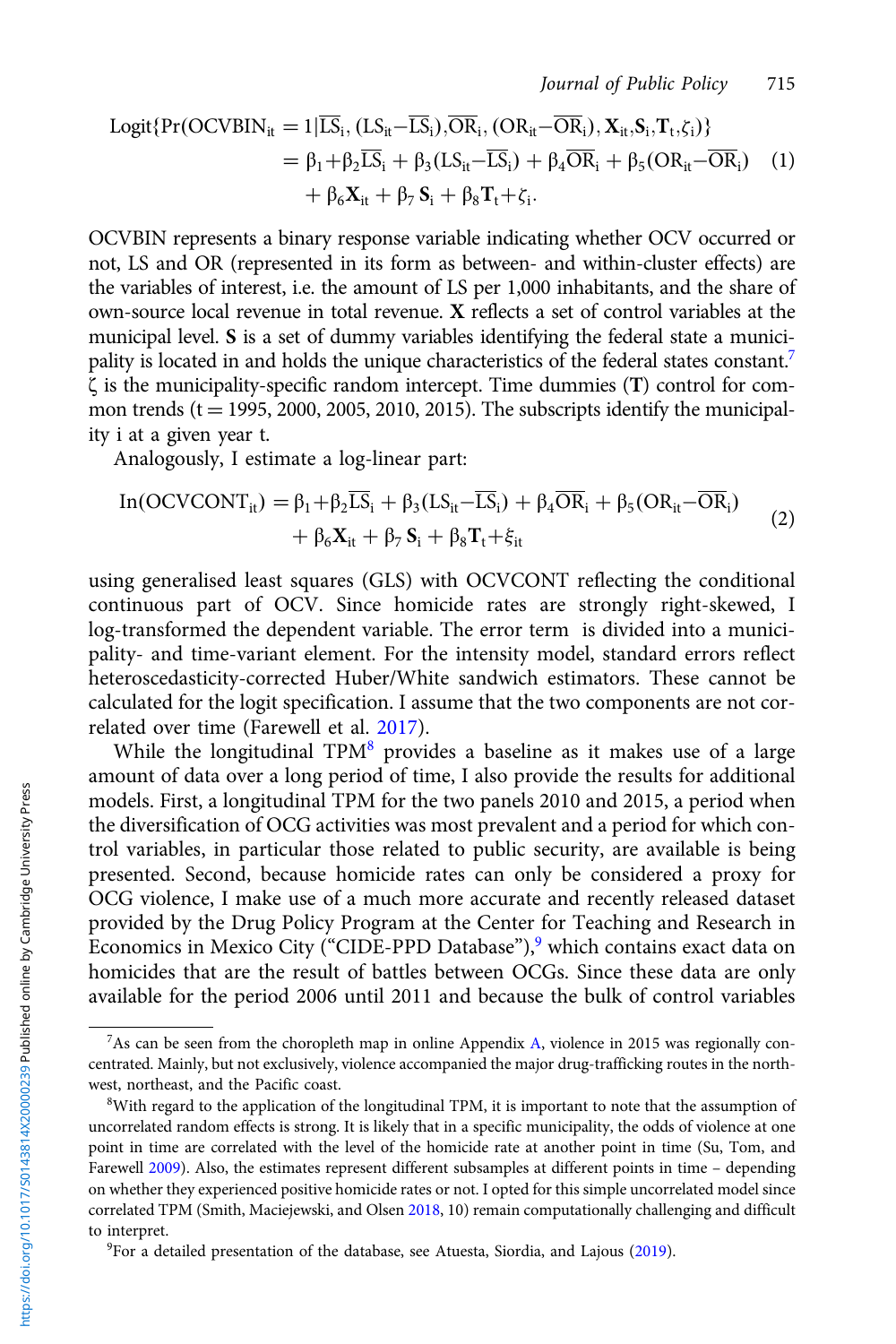is only available for 2010, I estimate a cross-sectional TPM for the year 2010. Third, I provide the results for the Heckman selection model for that same year. Fourth, in order to control for spatial dependence, the results of a Spatial Durbin Model (SDM) will be presented.

## Variables

For the longitudinal TPM, I use the general homicide rate as a proxy for the presence of OCGs (see Pinotti [2015b](#page-23-0)). In the cross-sectional TPM, I include the number of OCG-related deaths from the CIDE-PPD Database in 2010. In order to only capture those deaths related to competition between OCGs, I excluded any violent event that was characterised by the involvement of public security forces. The variable reflects any death related to a direct confrontation between two or more OCGs or to targeted executions of OCG members. However, it has to be kept in mind that some OCG-related deaths may also be related to violence within one particular OCG.

The first independent variable of interest is the amount of LS per capita and year in 1,000 Mexican pesos, equivalent to around USD 63 in 2015. This is an indicator of the size of the local budget. With regard to OR, I calculated the share of own-source revenues in total municipal revenues.10

It is likely that there exists a number of variables that influence both the size of local budgets and OCG-related violence. This is why I include a set of control variables at the municipal level  $(X)$ . The local human development index  $(HDI)$  proxies absolute deprivation that can be considered a cause for frustration and anger and cause violence (Neumayer [2003](#page-22-0), 623). Also, they are an important determinant of local budget size, as a large part of the intergovernmental transfers is distributed according to the deprivation criterion (Auditoría Superior de la Federación [2018c](#page-21-0)). At the same time, own-revenue generation is likely to be lower in poorer municipalities. Also, it may proxy a lack of employment opportunities motivating inhabitants to participate in the illegal economy.

The share of female-headed households proxies a potential disruption of traditional family structures, which is expected to lead to more violence (Villarreal [2002](#page-24-0)). It can also be a proxy for the local workforce's low productivity because household heads must stay at home to take care of domestic work and thus generate lower own-revenue income for local governments. A higher average household size may propel homicide rates because victims are oftentimes related to the offender (Neumayer [2003\)](#page-22-0). Urban areas are more violent (Buonanno and Montolio [2008,](#page-21-0) 91) and collect local taxes more efficiently. However, they are also subject to uncompensated spillovers (Arends [2020a](#page-20-0), 7). They are controlled for by the inclusion of an indicator measuring population density. Noting the share of young males (between 15 and 29 years) and the number of males per female is important because young men in particular are considered to engage in criminal activities (Marselli and Vannini [1997,](#page-22-0) 98). I include the indigenous population proportion because

 $10$ Here, the own-source-revenue variable is the sum of taxes, user fees, surcharges, extra charges to finance public works, utilisation rights, and social security contributions as a share of total revenues. This variable was multiplied by 10 so that the effects relate to change of 10 percentage points of the own-source-revenue share.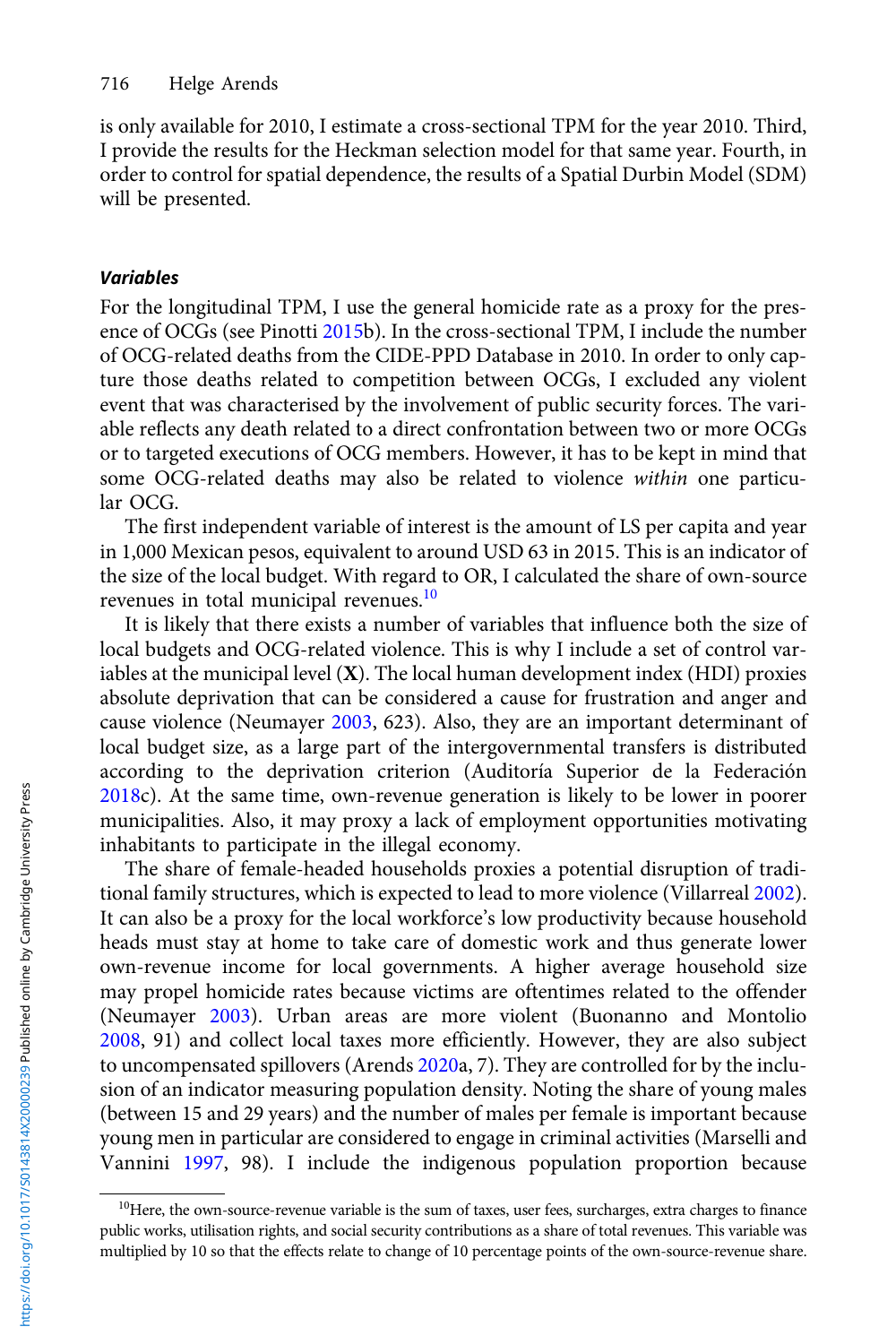indigenous municipalities are said to be characterised by a higher level of social control, preventing violence from occurring (Villarreal [2002](#page-24-0), 484). Two variables control for population size since small municipalities may have weaker administrative capacities, lower public service delivery quality and more local capture. This could lead to increased levels of violent competition. At the same time, a large part of the nonearmarked intergovernmental transfers is distributed according to the number of inhabitants of a specific municipality (Auditoría Superior de la Federación [2018](#page-21-0)a). Hence, I first control for the number of a municipality's inhabitants (population, in 10000s). Second, I include a categorical variable ranging from 0 to 3 with every integer indicating the respective quartile a municipality is located in (municipality size).

Electoral competition has been identified as disrupting patron–client relationships between hegemonic parties and OCGs, leading to a loss of social control and increased violence (Villarreal [2002](#page-24-0)). At the same time, decentralisation theory suggests that in healthier local democratic systems, local governments are more responsive to local needs and thus have an interest in increasing LS on essential public services such as health and education (Hecock [2006](#page-22-0)). Therefore, I calculate the index for the effective number of parties developed by Laakso and Taagepera [\(1979\)](#page-22-0), which can be interpreted as the number of relevant parties that participate in a local election.<sup>11</sup> I include a dummy variable identifying those municipalities that are close to the major drug-trafficking routes, i.e. located in the federal states at the US border or the Pacific coast. Because data were missing for some years, the variables related to the average household size, indigenous population, female-headed households and the HDI were extrapolated. Definitions, sources and summary statistics can be found in online Appendix [B.](https://doi.org/10.1017/S0143814X20000239)

The longitudinal TPM for 2010–2015 and the cross-sectional regressions for 2010 make use of additional data. Since the presence of OCV can lead to increased investment in local public security and increase the level of LS, implying the risk of reverse causality, I control for local public security resources, which are likely to be related to both the size of the local budget and local violence. First, I include municipal spending on public security (e.g. salaries of local police and administrative personnel, construction and maintenance of police stations and other equipment) per capita in 100 Mexican pesos. Second, I use the number of local police per 1,000 inhabitants. I used multiple imputations to deal with the problem of missing values.<sup>12</sup> At the same time, these variables can also capture the general institutional

 $11$ Note that in 2015, 417 municipalities of the state of Oaxaca, consisting of mainly indigenous groups, operated according to the local traditions and customs regime (" $usos y costumbres$ "). Although introducing usos y costumbres gives indigenous populations a high degree of autonomy and respects the diversity of the Mexican population, Hiskey and Goodman ([2011\)](#page-22-0) argue that the respective electoral regimes have isolated many municipalities from the electoral competition and discouraged participation in local affairs. Moreover, the traditional election procedures do not comprise the principle of a secret ballot. In order to keep these municipalities in the sample, and being conscious of the fact that this is an oversimplification, I ascribe a value of one to these municipalities, denoting the presence of, effectively, one party in local elections.

 $12$ Data for the security spending and police variable were taken from the National Census of Municipal Governments and Delegations undertaken by INEGI in 2010 and 2015 and are available for 54 and 97% of observations, respectively. Multiple imputation was based on 50 imputed datasets and included all other variables of the respective model as right-hand side predictors.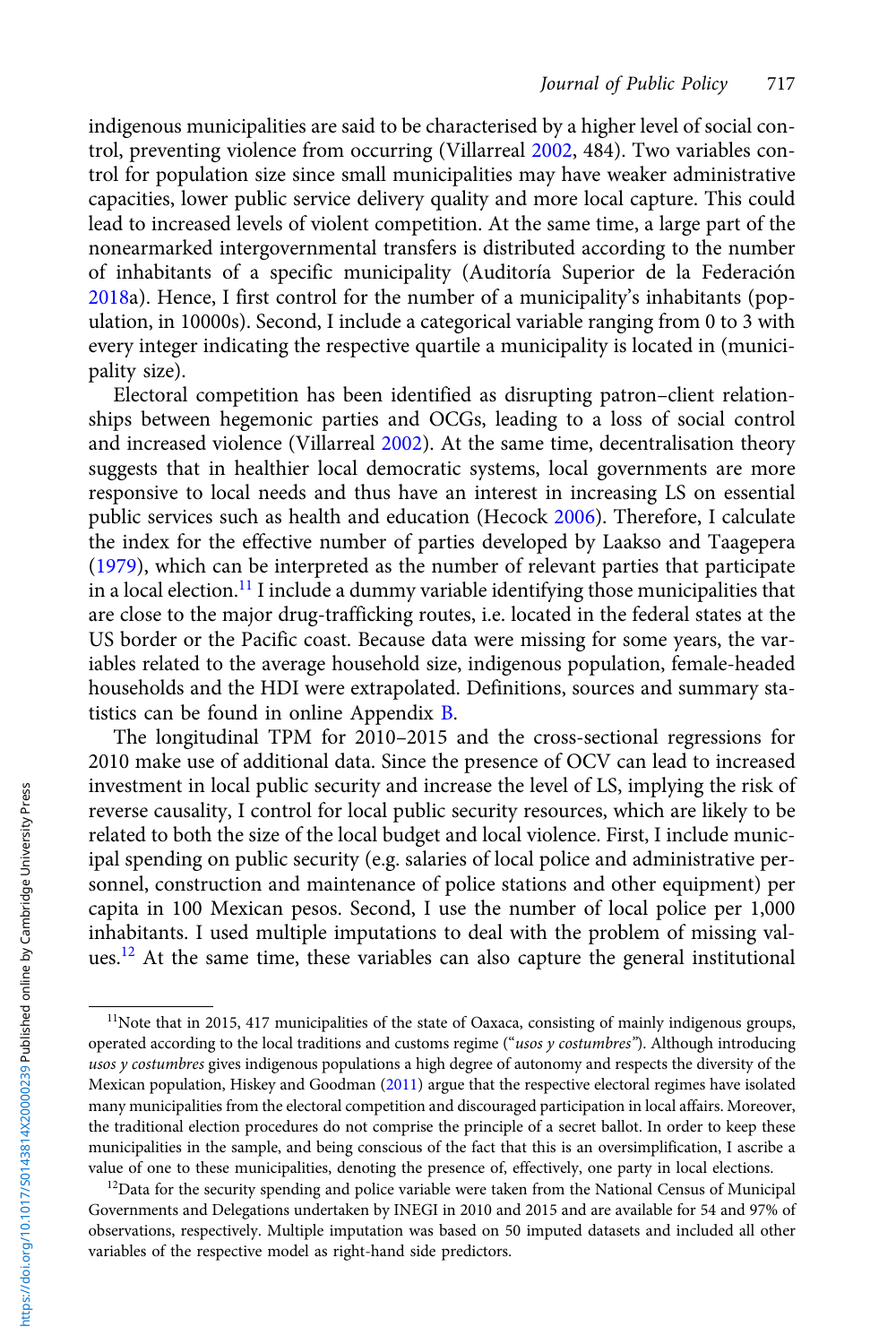strength of local jurisdiction. Moreover, for the regression covering 2010 and 2015, I include the Gini coefficient (inequality) to reflect relative deprivation. Also, I exchange the HDI with the local poverty rate because the former is only available for 2010 while the latter covers both years. $13$ 

As stated above, I explore a potential difference between a participation and an intensity effect of LS on violence. However, with regard to the various control variables, there is no discussion on this difference in the existing literature, which is why I include the same set of controls in both parts of the TPM.

#### Results

Table [2](#page-13-0) presents the results of the uncorrelated longitudinal TPM for the period 1995–2015.<sup>14</sup>

The model suggests an opposite effect of budget size on the *probability of an out*break of turf battles and the intensity of turf battles, respectively. Looking at the between-municipality effect, an increase of 1,000 Mexican pesos of spending at the local level decreases the odds of being subject to any violence by 10%. In contrast, the continuous part suggests that once violence has occurred, the size of the local budget explains violence intensity: an increase of 1,000 Mexican pesos per capita increases local homicide rates by 13%. Own-revenue mobilisation is significant when looking at the within-effect of the intensity model. Most of the control variables show the expected sign and are significant.  $R^2$  (0.47) suggests a solid explanatory power of the continuous part in general.

The results for the TPM for the period 2010–2015 provided in online Appendix [C](https://doi.org/10.1017/S0143814X20000239) show that while the between-effect of budget size remains significantly positive in the intensity-specification, in the participation-specification, the previously observed negative effect vanishes. At the same time, local police per capita has a significantly negative effect on the occurrence of violence. It is likely that the negative spending effect on the occurrence of violence identified in the previous TPM captures the deterrent effect of police and also the institutional quality of a jurisdiction in general, which is assumed to be an important factor for OCGs when deciding to settle down in a certain jurisdiction. When leaving out the local police variable, the between-effect of budget size turns negative and significant again. However, while the police seem to increase turf-battle intensity, which could also reflect reverse causality as increased homicide rates could lead to deployment of additional police, the significant positive effect of budget size on the level of violence remains robust. The share of locally generated revenues is nil in both parts of the model.

Table [3](#page-14-0) contains the results for the OCV-related homicide rates only, for the year 2010. Regarding the intensity-inducing effect of LS, the previous results are confirmed. A rise of LS per capita by 1,000 Mexican pesos increased OCV by 11% in 2010. Again, own-source revenues do not make a difference. Interestingly, neither

 $13$ The Gini coefficient and also the HDI in the longitudinal analysis were divided by 10 so that the effect relates to a change by 0.1 points.

<sup>&</sup>lt;sup>14</sup>Note that in the case of a log-transformed dependent variable, the effect resembles  $\Delta y$  in percent when x changes by 1 unit. The percentage change was computed as follows:  $\% \Delta y = 100^{\circ} (e^{\beta i} - 1)$ .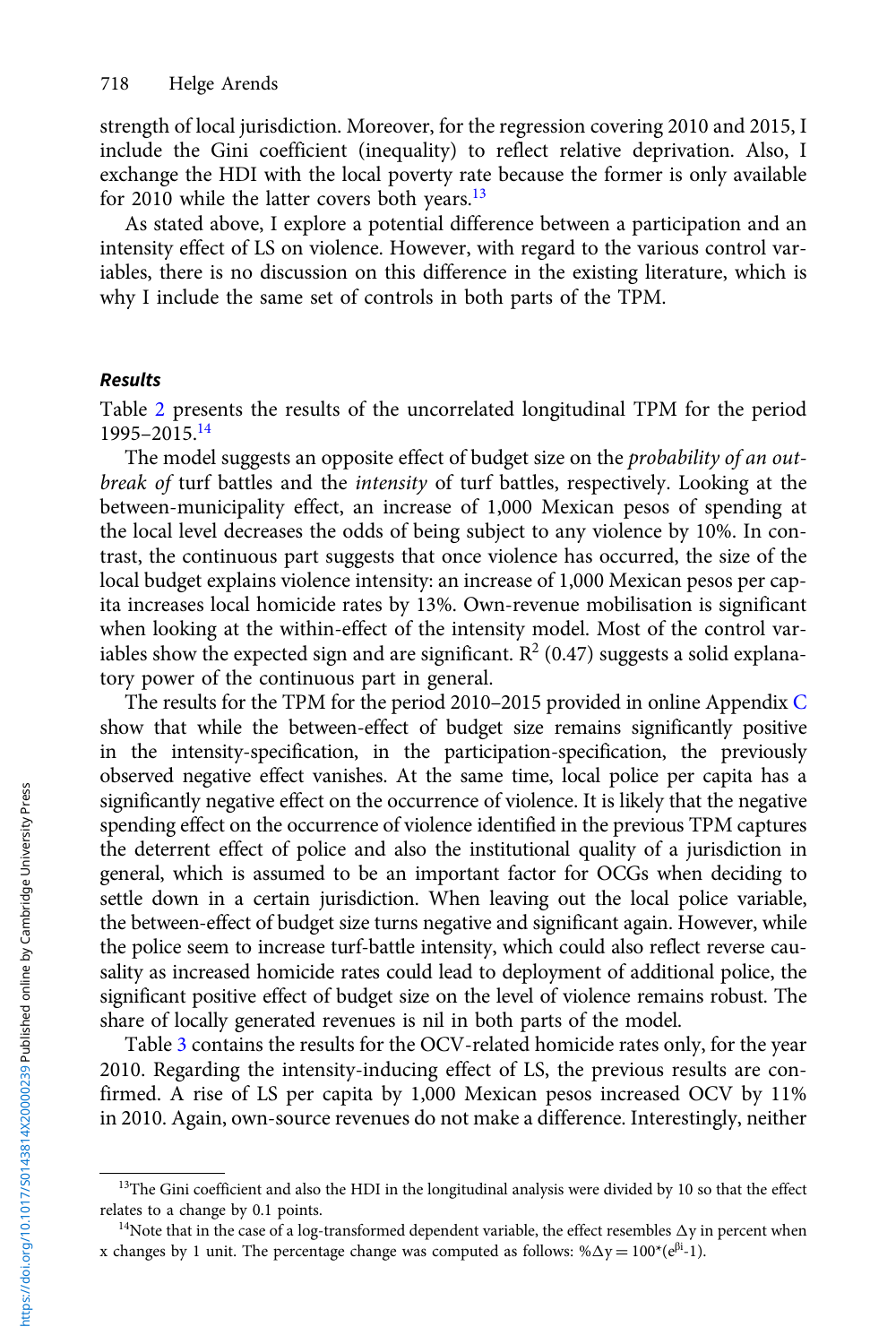|                               | Binary part<br>(1) | Cont. part<br>(2) |
|-------------------------------|--------------------|-------------------|
| LS (between)                  | $0.899**$          | 13.114**          |
|                               | $(-3.74)$          | (8.22)            |
| LS (within)                   | 1.003              | 1.254             |
|                               | (0.14)             | (1.21)            |
| Own-source revenues (between) | 1.143              | 0.336             |
|                               | (1.87)             | (0.16)            |
| Own-source revenues (within)  | 0.942              | $-3.768**$        |
|                               | $(-1.24)$          | $(-2.67)$         |
| Human development             | $0.673**$          | $-18.556**$       |
|                               | $(-6.85)$          | $(-7.63)$         |
| Female-headed households      | $1.040**$          | 1.929**           |
|                               | (4.99)             | (5.87)            |
| Household size                | 1.163              | $-6.587$          |
|                               | (1.75)             | $(-1.78)$         |
| Population density            | $0.957**$          | $-0.239$          |
|                               | $(-3.91)$          | $(-1.42)$         |
| Young males                   | $0.972*$           | $-2.327**$        |
|                               | $(-2.10)$          | $(-4.04)$         |
| Males per female              | 1.035**            | $2.175**$         |
|                               | (4.64)             | (7.23)            |
| Indigenous population         | 0.995**            | $-0.366**$        |
|                               | $(-3.83)$          | $(-6.34)$         |
| Population                    | $1.643**$          | $0.472**$         |
|                               | (9.78)             | (4.39)            |
| Municipality size             | 2.028**            | $-28.699**$       |
|                               | (8.92)             | $(-17.26)$        |
| Electoral competition         | 1.020              | $-3.732**$        |
|                               | (0.45)             | $(-2.71)$         |
| US border or Pacific coast    | $1.922*$           | 18.591            |
|                               | (2.05)             | (1.64)            |
| 2000                          | $0.674**$          | $-26.798**$       |
|                               | $(-3.67)$          | $(-10.13)$        |
| 2005                          | $0.651**$          | $-32.322**$       |
|                               | $(-3.33)$          | $(-9.41)$         |
| 2010                          | $0.887**$          | $-2.812$          |
|                               | $(-0.83)$          | $(-0.55)$         |
| 2015                          | 1.086              | $-9.257$          |
|                               | (0.48)             | $(-1.58)$         |
| Federal state dummies         | X                  | x                 |
| Number of observations        | 9,757              | 5,916             |
| Number of municipalities      | 2,413              | 1,973             |
| $R^2$                         |                    | 0.47              |
| Wald-Chi <sup>2</sup>         | 1542.6             | 3944.9            |

<span id="page-13-0"></span>Table 2. Uncorrelated longitudinal TPM for the effect of LS on OCV (1995–2015)

\* - significant at 5 %; \*\* significant at 1 %; z- and t-values in parentheses; logit reported as odds ratios; cont. effect reflects percentage change of dep. variable; heteroscedasticitycorrected standard errors.

security spending nor local police have an effect on the occurrence of OCG violence. Using the general homicide rate as the dependent variable instead makes the deterrent effect of local police return (results not shown). This may suggest that while police deter general violence, they do not deter OCG violence.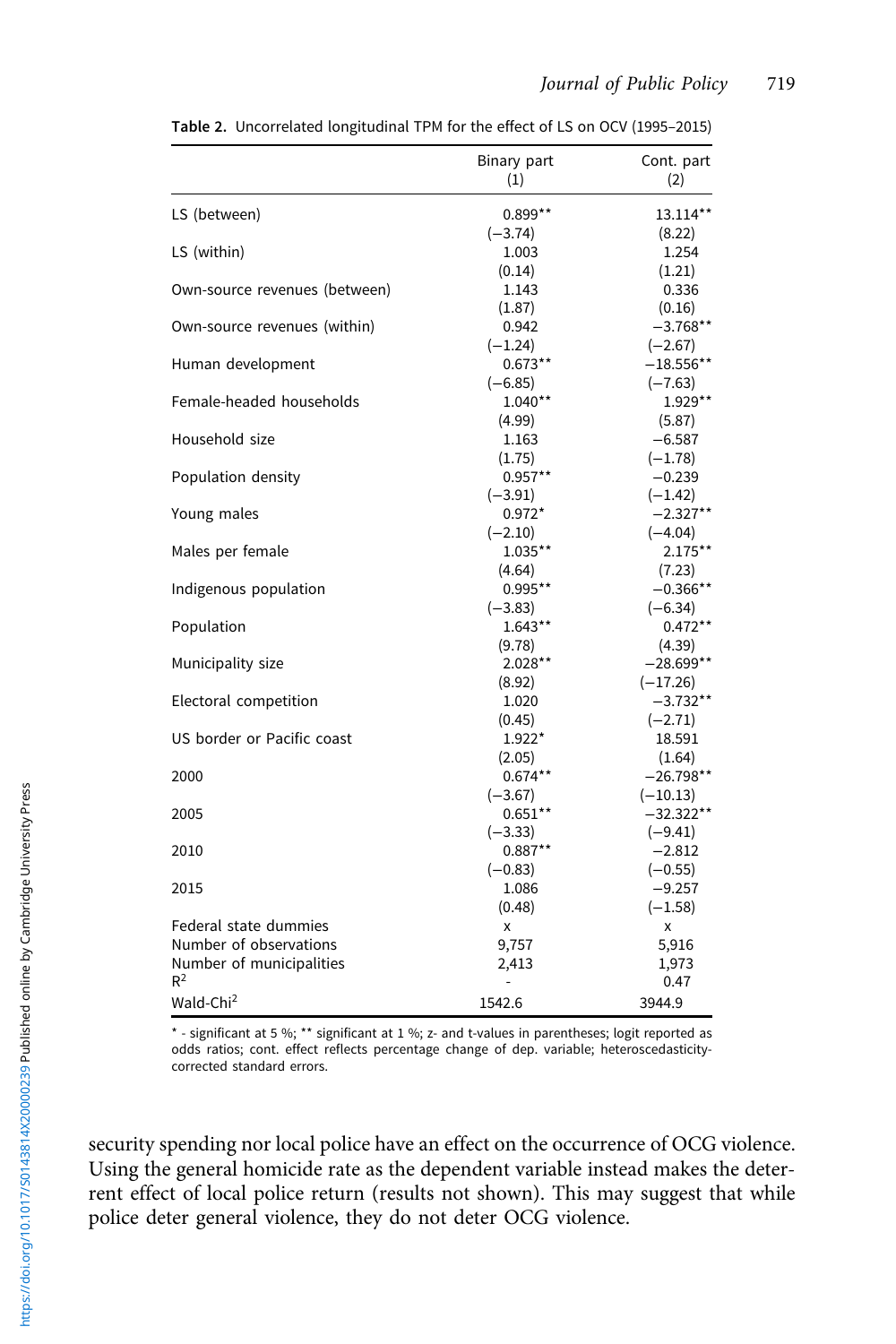#### <span id="page-14-0"></span>720 Helge Arends

|                            | Binary part<br>(1)       | Cont. part<br>(2) |
|----------------------------|--------------------------|-------------------|
| LS                         | 0.994                    | 11.351**          |
|                            | $(-0.08)$                | (2.85)            |
| Own-source revenues        | 0.997                    | 0.095             |
|                            | $(-0.33)$                | (0.24)            |
| Local security spending    | 1.026                    | $-0.332$          |
|                            | (0.72)                   | $(-0.15)$         |
| Local police               | 0.978                    | $-0.831$          |
|                            | $(-1.18)$                | $(-0.54)$         |
| Inequality                 | 1.368                    | $-5.308$          |
|                            | (1.58)                   | $(-0.37)$         |
| Poverty                    | 0.983                    | 1.035**           |
|                            | $(-1.70)$                | (2.82)            |
| Female-headed households   | $1.042*$                 | 1.980             |
|                            | (2.08)                   | (1.31)            |
| Household size             | 0.723                    | $-25.494$         |
|                            | $(-0.98)$                | $(-1.57)$         |
| Population density         | 0.973                    | 0.014             |
|                            | $(-1.46)$                | (0.03)            |
| Young males                | 1.068*                   | $-1.585$          |
|                            | (2.10)                   | $(-0.56)$         |
| Males per female           | $1.051**$                | 1.569             |
|                            | (2.83)                   | (1.53)            |
| Indigenous population      | $0.991**$                | $-0.533$          |
|                            | $(-3.05)$                | $(-1.26)$         |
| Population                 | $1.152**$                | $-0.216$          |
|                            | (7.08)                   | $(-0.86)$         |
| Municipality size          | 2.197**                  | $-34.287**$       |
|                            | (6.77)                   | $(-3.58)$         |
| Electoral competition      | 0.953                    | $-2.391$          |
|                            | $(-0.42)$                | $(-0.44)$         |
| US border or Pacific coast | 13.905**                 | 269.343**         |
|                            | (7.33)                   | (7.04)            |
| Federal state dummies      | x                        | x                 |
| Pseudo R <sup>2</sup>      | 0.42                     |                   |
| R <sup>2</sup>             | $\overline{\phantom{0}}$ | 0.64              |
| F-value                    | 104342.14                | ÷                 |
| Number of observations     | 2,089                    | 757               |

\* - significant at 5 %; \*\* significant at 1 %; t-values in parentheses; logit reported as odds ratios; cont. effect reflects percentage change of dep. variable; clustered standard errors (cluster variable: federal states); R<sup>2</sup>is averaged over imputations (Fisher's z-transformation).

For reasons already outlined, self-selection does not apply in the case of OCG violence. I nevertheless provide the results for the Heckman selection model in online Appendix [D](https://doi.org/10.1017/S0143814X20000239). As selection variables, I used population and location along major drug-trafficking routes as these variables are strong determinants of municipalities experiencing OCG homicides in the first place. The results confirm the significant positive effect of budget size at the local level on OCG violence. A distinction between occurrence and intensity is not allowed in this case.

Finally, the issue of spatial dependence needs to be taken into account because the above-presented relationship between LS and OCV can be a result of confounding spatial effects due to a geographical clustering of OCV, i.e. the dependent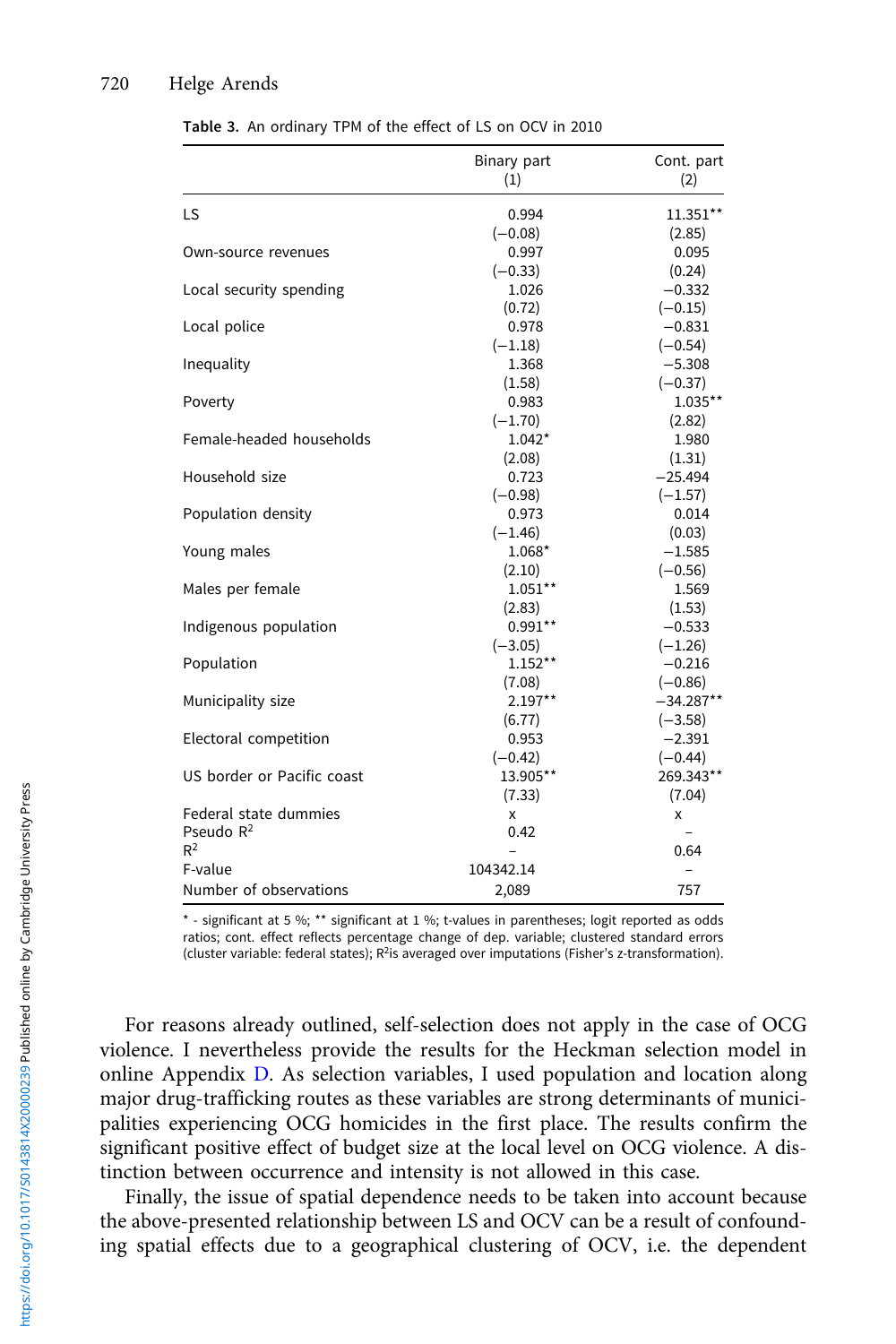|                               | 50 km       | 100 km    | 150 km    | IDW (sqrt) |
|-------------------------------|-------------|-----------|-----------|------------|
| <b>LS</b>                     | 8.898**     | 10.828**  | 10.739**  | $8.411**$  |
|                               | (3.00)      | (3.51)    | (3.36)    | (3.09)     |
| Neighbours' weighted spending | 4.427       | 34.849**  | 21.746    | 13.387*    |
|                               | (0.94)      | (2.97)    | (0.88)    | (1.99)     |
| Own-source revenues           | 3.878       | 3.696     | 1.660     | 3.938      |
|                               | (0.90)      | (0.87)    | (0.40)    | (0.97)     |
| Neighbours' weighted revenues | $-18.392**$ | 29.612    | 65.256    | $-10.092$  |
|                               | $(-2.07)$   | (1.35)    | (1.37)    | (—0.93)    |
| Control variables             | x           | x         | x         | x          |
| Rho                           | $0.183**$   | $0.203**$ | $-0.014$  | $0.379**$  |
|                               | (3.78)      | (2.66)    | $(-0.10)$ | (6.04)     |
| Number of observations        | 755         | 799       | 804       | 807        |
| F-value                       | 7.33        | 13.95     | 6.39      | 1247.58    |

Table 4. A SDM for the intensity effect of LS on OCV in 2010

\* - significant at 5 %; \*\* significant at 1 %; t-values in parentheses; heteroscedasticity-corrected standard errors.

variable, and because of spillover effects from neighbouring localities in one or more dimensions of the independent variables. Thus, Table 4 presents the results of a SDM (see Elhorst [2014\)](#page-21-0) of the intensity part for OCV in 2010, which includes the spatially lagged dependent variable and the spatial lag of every independent variable. The first three columns contain the results using contiguity-based row-standardised spatial weights, taking into account neighbours whose economic centres are located within a 50, 100 and 150-kilometer distance. The fourth column reflects a squared inverse distance matrix (distance decay).<sup>15</sup> The various SDM specifications suggest a fairly stable direct effect of spending on OCV and thus confirms the previously presented results. However, the spatially lagged effects of the independent variables of interest change depending on the weights matrix applied, sometimes indicating spillover effects and sometimes not. These findings, which should be investigated in more detail in subsequent research, confirm the direct effect of spending on violence identified above. The significant and positive Rho suggest that the spatial dependence of the dependent variable is relevant.

In summary, the results suggest a significant and robust positive relationship between the level of local public spending and the intensity of organised crime violence in Mexican municipalities. No significant participation effect of LS can be identified. The results do not suggest that a higher own-revenue share affects violence – with the exception of the baseline model, which indicates that local revenue generation could, in fact, lower violence intensity. While spatial dependence is relevant to OCV, it does not affect the direct relationship between OCV and spending.

## Discussion

The results require some discussion. First, the data imply that, in contexts of local capture, the more resources municipalities manage, the more OCG violence occurs. However, as expected, the probability of turf battles occurring and their intensity are

<sup>&</sup>lt;sup>15</sup>Note that since the weights matrices need to be squared, I used multiple imputation ( $M=50$ ) to fill in all missing values of all independent variables.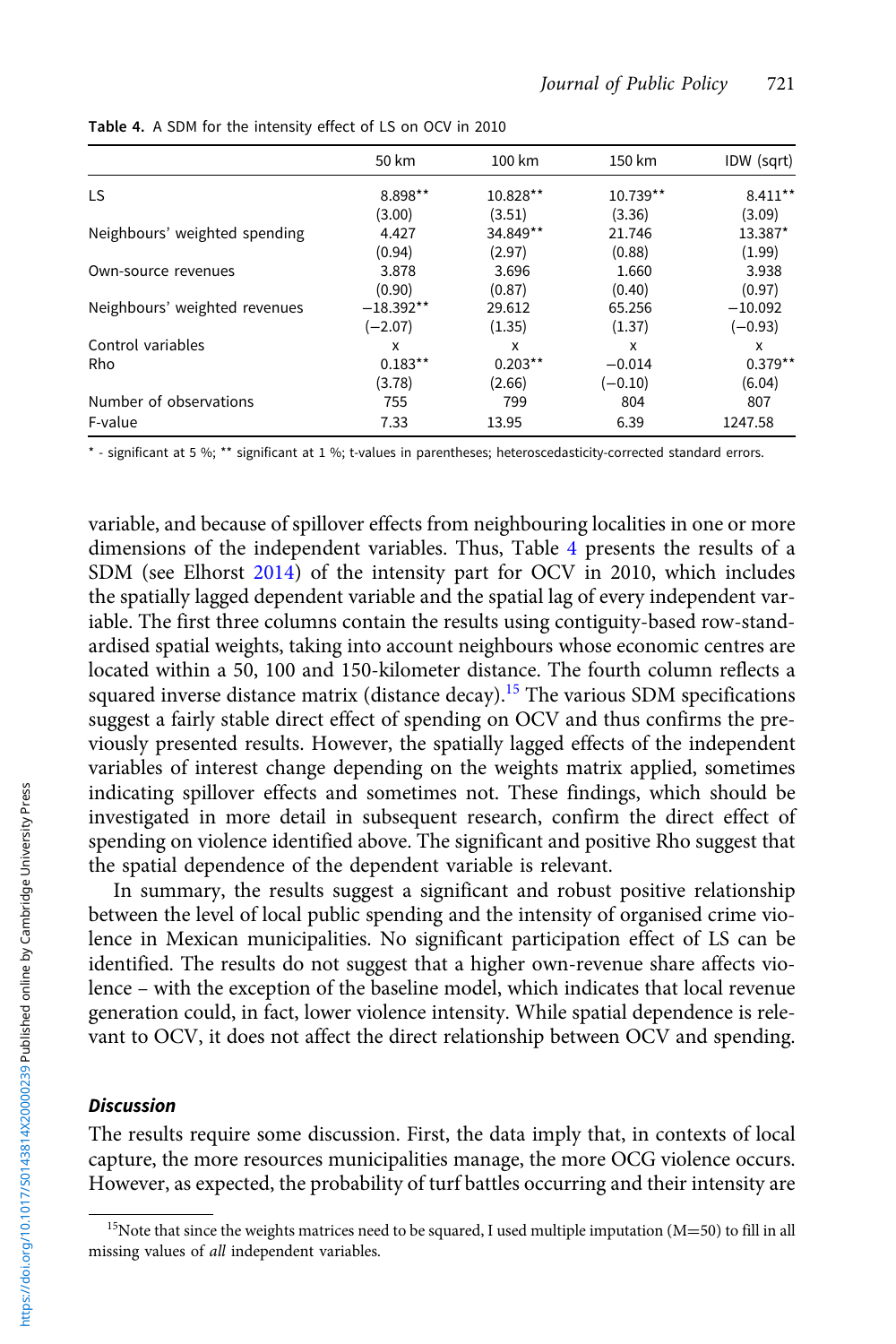two different things. When looking at the period 1995–2015, the effects even point at opposite directions: While more LS seems to have deterred turf battles from starting, it contributed to their intensity. With regard to the participation effect, it is likely that the effect covers spending on local police forces, which could not be controlled for in this specification due to the lack of reliable data. The intensity effect, however, is very robust across all specifications, including those that take security sector investments into account. An alternative explanation could be that the baseline model covers distinct time-periods with violence spiking from 2007 on (see Trejo and Ley [2018](#page-23-0)). Decentralisation may have prevented turf battles from occurring in relatively peaceful times while this effect may have vanished after the onset of the "war on drugs". The closer look at the period 2010–2015 reveals no participation effect.

Second, the hypothesis that a higher share of local own-source revenue increases accountability and thus makes local capture and violence less likely is not supported by most of the models. The prominent exception is the baseline model, which suggests a significant intensity-reducing (within) effect. The latter finding may suggest that own-source revenue has decreased the incidence of local capture and thus contained the intensity of violence when looking at a longer period of time. While decentralisation theory suggests that this is because of an enhanced accountability relationship between government and the citizen, the effect can also reflect a generally higher institutional strength for containing OCG violence. In general, however, the evidence does not seem solid enough to confirm the existence of a relevant effect of higher own-revenue shares. Yet, it may be the case that different forces are at work, which leads to opposing effects cancelling each other out. In fact, there is the possibility that while in general, a higher local revenue generation enhances accountability relationships between local government and the taxpayer, local budgets are easier to access for OCGs because central government oversight is weaker.

Third, it is worth noting that the CIDE-PPD Database provides a unique opportunity to single out turf-battle-related violence at the municipal level, covering all municipalities of the country. This reduces the noise in the data substantially. Looking at the general homicide rates runs the risk of confounding the effect of local budgets on OCG-unrelated and OCG-related violence. This difference may be quite substantial as fiscally stronger local governments may be more effective in combatting "ordinary" violence, as there are no large-scale criminal industries involved and no retaliation is expected. At the same time, local governments may turn a blind eye to OCG-related violence because these organisations are doing the capturing and are likely to avenge any local government prosecution effort.

Fourth, the above-detailed mechanism should be seen as the start of a discussion on capture, local public resources and OCG violence. Clearly, there is a need for further investigation. For example, while OCGs fight for access to local public funds, the victorious party may then use these funds to obtain more and better weaponry in order to push back the rival OCG even further. This may lead to even more violence. These aspects and others of the vicious cycle of OCG violence fueled by growing local budgets should receive more attention in subsequent research.

Finally, it must be noted that the results above are to be understood as indicative evidence. The risks econometric analyses imply, especially with regard to confounding causation with correlation, also apply to this article. In particular with regard to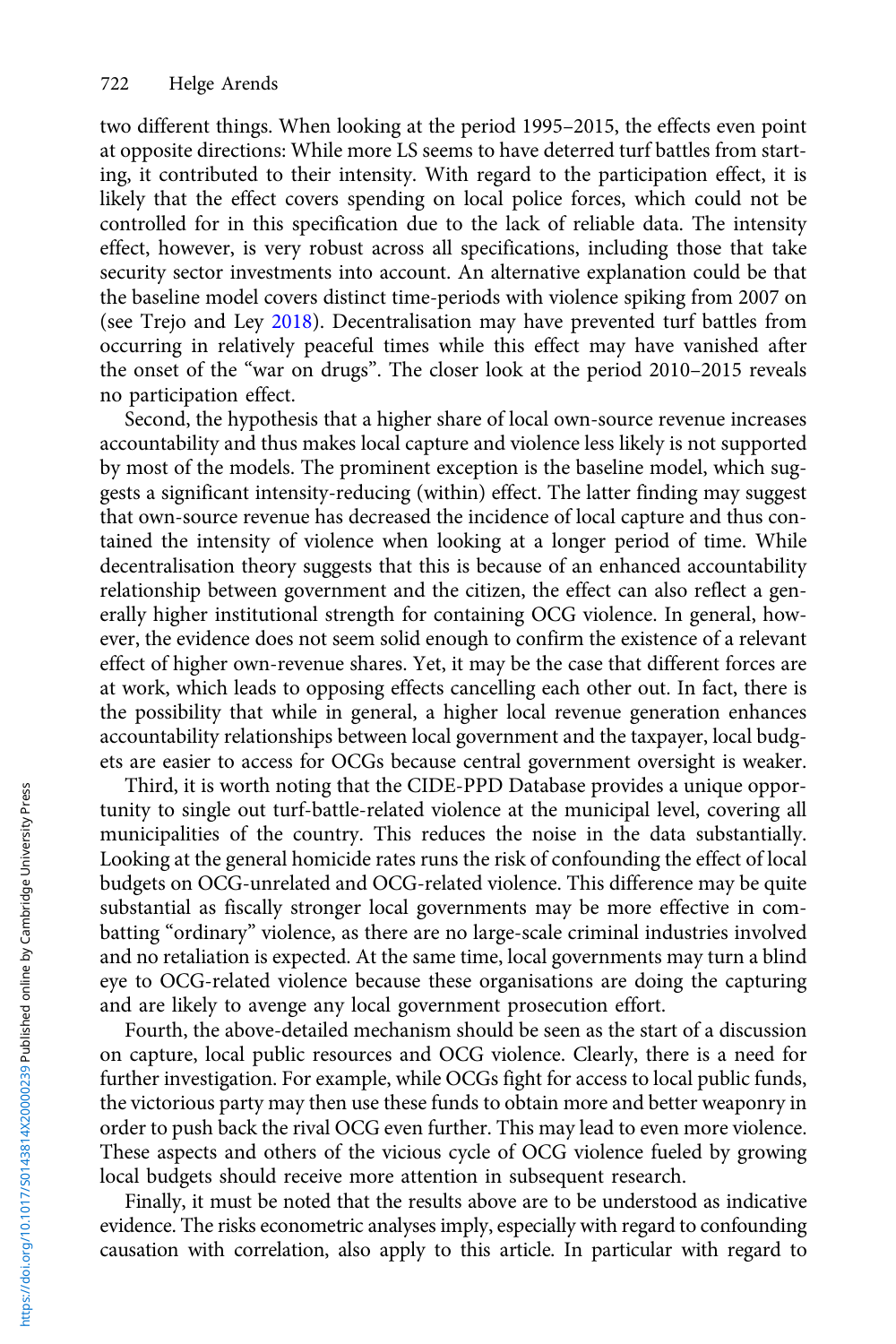potential reverse causality, i.e. that the presence of organised crime, proxied through OCV, causes higher spending levels, cannot entirely be ruled out. At least three potential sources for reverse causality can be identified. One source relates to the possibility that local governments facing particularly high levels of OCG violence receive more public resources from the federal government in order to fund public security personnel and infrastructure. However, while a programme to strengthen local security institutions was created in 2008, in 2015, this programme only covered 280 municipalities, and, on average, contributed only 1.2% to their budgets (Secretaría de Gobernación [2016,](#page-23-0) 6). Hence, I consider this risk to be of minor relevance.

The second source refers to OCGs exerting pressure on higher-level officials in state or federal ministries of finance to funnel extra funds to those municipal governments controlled by the respective criminal group. While, in Mexico, there is ample evidence of corruption in state and federal institutions, the distribution of those transfers relevant to municipal governments is based on transparent and easy to understand formulae (Salazar [2007,](#page-23-0) 72), which are subject to constant auditing by the General Accounting Office as well as by the National Council for the Evaluation of Social Development Policy (CONEVAL). Although it cannot be entirely ruled out, the risk of endogeneity arising from this source is considered to be rather small $16$ 

The third potential source of reverse causality relates to a possible relationship between the underspending of resources stemming from social infrastructure funds and funds for strengthening municipalities' administrative structures, i.e. the two major earmarked transfer schemes, and OCG presence. In particular, the underspending of resources from earmarked transfers, which then remain in the federal budget, is mainly an issue for local governments suffering from weak planning capacities. In the context of OCG capture, it could be that local bureaucrats are more "efficient" in spending the resources because they are under high pressure to funnel the maximum amount of available resources to the capturing OCG. However, it has to be kept in mind that the magnitude of unused funds is limited. For example, the auditing exercises carried out of the fund for strengthening municipalities' administrative structures for the 2015 and 2016 budget cycles revealed that of the funds from the 161 (2016) and 82 (2015) audited municipalities, the share of unused transfers amounted to only 2.7 and 1.3%, respectively (Auditoría Superior de la Federación [2018a](#page-21-0), [2018b](#page-21-0)). Still, underspending is a recurring issue in the context of Mexico which is why this source of reverse causality cannot easily be dismissed.

From a methodological point of view, good instruments or other quasiexperimental constellations to empirically exclude the risk of reverse causality are not available. One alternative approach to test for endogeneity is to add variables on additional sources of spending which are unlikely to be subject to reverse causality and to test for a similar effect on OCG violence. In the context of Mexico, these

<sup>&</sup>lt;sup>16</sup>For example, the auditing exercises for the year 2018 did not find major irregularities with regard to the distribution of resources from the three major funds. With regard to the nonearmarked transfers, around 0.2% of the audited funds were observed to not have been passed on to the local governments in Mexico City and the state of Colima (Auditoría Superior de la Federación [2018a](#page-21-0)). In terms of the earmarked transfers, the observed amount for the social infrastructure fund was 0.03% of the audited funds (Auditoría Superior de la Federación [2018](#page-21-0)c). No amount was observed in the case of the fund for strengthening municipal govern-ments (Auditoría Superior de la Federación [2018b](#page-21-0)).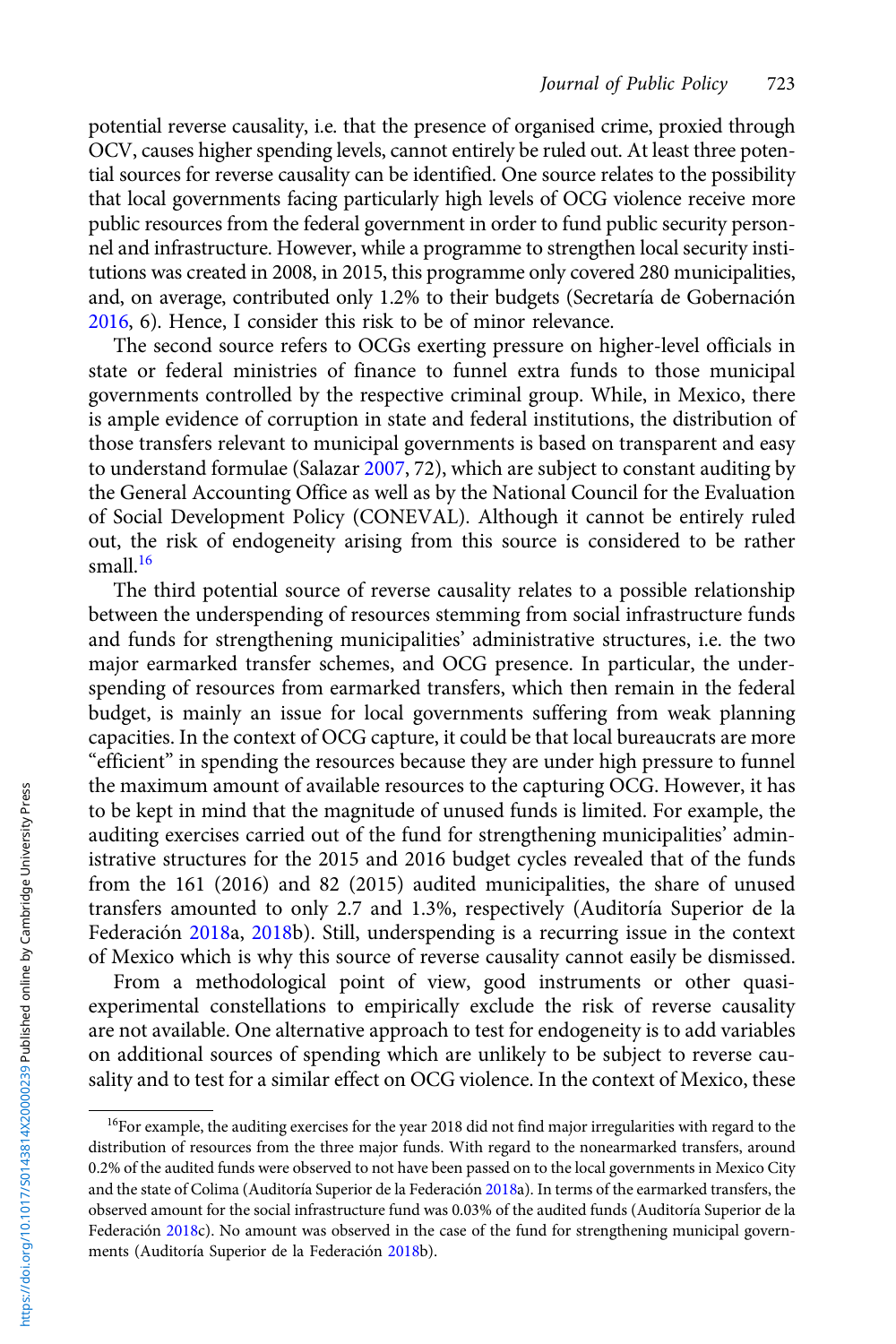sources can stem from emergency and reconstruction funds that are liberated after a certain territory was struck by a natural disaster. This support is mainly provided by the Natural Disaster Fund (FONDEN), but also by other federal entities such as the Ministry of Agriculture and entities at the state level, once a declaration of disaster or emergency is acknowledged, as recorded in the Official Journal of the Federation. These resources are usually not transferred to the local governments directly. For example, the funds administered by FONDEN are implemented directly by the National Works and Public Services Bank (BANOBRAS) (World Bank [2012](#page-24-0)). However, OCGs can nevertheless attempt to extract rents from the reconstruction processes, for example, through the infiltration of construction companies (Pinotti [2015b](#page-23-0)). Thus, online Appendix [E](https://doi.org/10.1017/S0143814X20000239) includes dummy variables identifying those municipalities that have been included in a disaster declaration related to the three most destructive natural disasters in Mexico, namely hurricanes, earthquakes and volcanic activities. These localities are likely to have benefited from FONDEN.<sup>17</sup> From the results, it can be concluded that, as expected, local governments included in a declaration of natural disaster suffer from a higher intensity of violence, conditional on this being positive. In fact, a declaration due to a hurricane seems to be conducive to the intensity as well as to the outbreak of violence.

While the assumed mechanism is that the increased levels of violence are due to increased OCG competition for the funds implemented for emergency relief or reconstruction, the results may also indicate that natural disasters cause an eruption of local governance structures and social cohesion which can contribute to an outburst of violence. As a consequence, the results are to be understood as supporting the above argument, while at the same time being subject to the risk of confounding effects.

# Conclusions

This quantitative analysis sheds light on a new argument in decentralisation research. Assuming that fiscal decentralization is the driving force behind increasing public resources at the local level, decentralisation reforms can fuel existing turf battles between OCGs and increase the intensity of violence. At the same time, the findings suggest that local public funds are still not so important as to lead to the outbreak of violent confrontations. It seems that fiscal decentralisation rather fans the flames of already existing battles between OCGs.

How do these results relate to the key areas of debate in the general decentralisation literature? Fiscal decentralisation theory promises a substantial increase in service delivery efficiency (Oates [2005\)](#page-22-0). However, the above argument suggests that in contexts of local capture through organised crime, decentralisation as such can be a danger to one of the most basic public services delivered, namely public security.

 $17$ The data on the disaster declarations were taken from the National Center for Disaster Prevention (CENAPRED) database and are only available from the year 2000 onwards. Note that the variables reflect dummy variables, thus no difference is made between those municipalities which were subject to only one declaration in a given year and those municipalities included in several declarations. The variables were not included in the baseline model as presented in Table 2 in order to include the observations for 1995, for which no data on disaster declaration are available, as part of the analysis.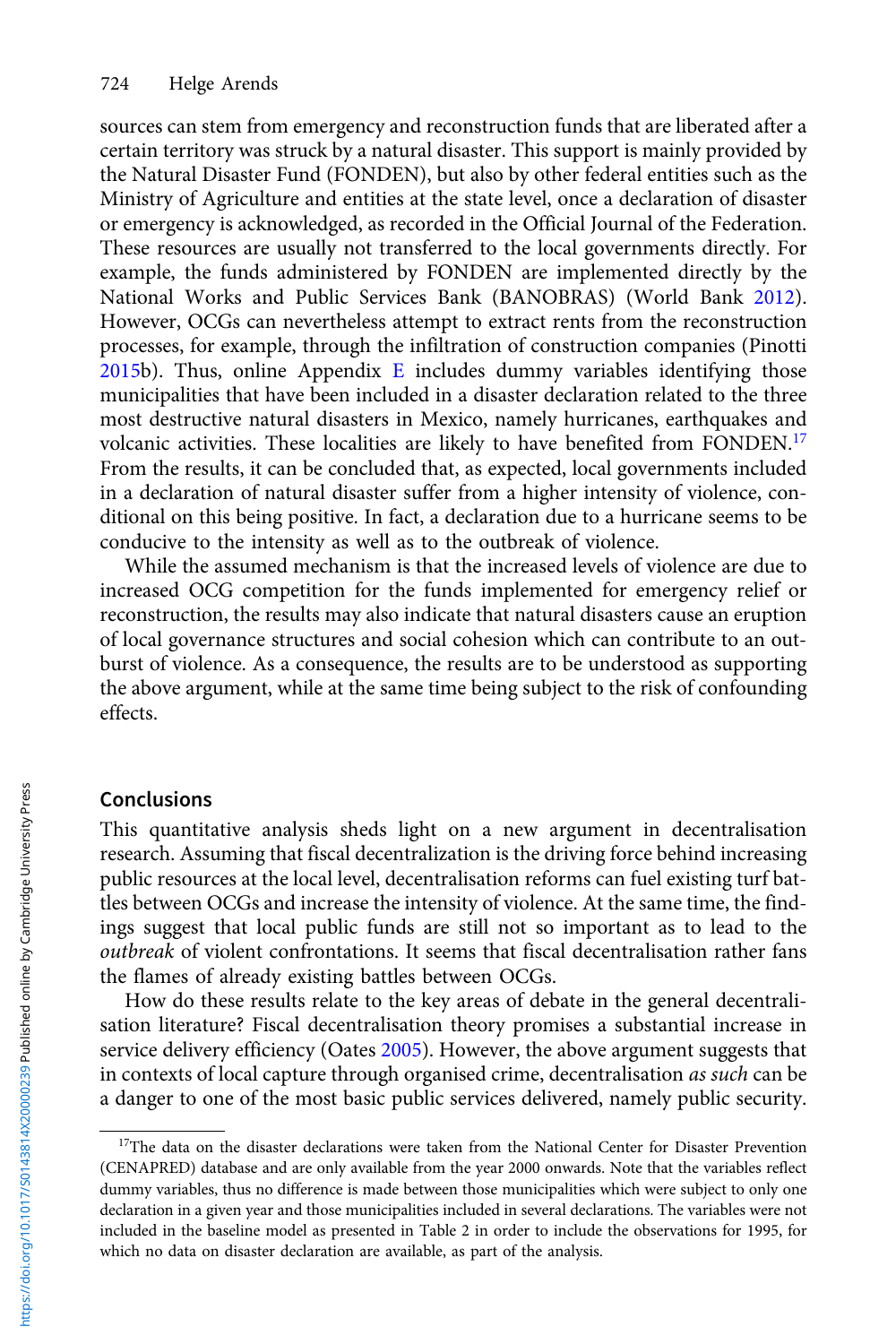As Eaton ([2006\)](#page-21-0) puts it for the case of Colombia: "Thanks to decentralization, the state now funds its own destabilisation because armed groups on the left and right have been able to appropriate decentralised public revenues and to use these funds to further reduce the state's already limited monopoly over the use of force" (Eaton [2006](#page-21-0), 537). This statement can easily be applied to the context of Mexico.

The argument should provoke a debate on the general adequacy of decentralisation-induced higher levels of local public spending in these contexts. In fact, in other sectors, such as health, a discussion on recentralising governmental functions has begun as local governments have been accused of being overburdened with managing technology-centred sectors (see Saltman [2008\)](#page-23-0). Recentralisation could also be an option in countries suffering from generalised local capture.

The general decentralisation literature also holds that decentralisation counter-acts local capture (Martinez-Vazquez, Lago-Peñas, and Sacchi [2017](#page-22-0)) especially through enhanced citizen oversight (Salmon [1987;](#page-23-0) Seabright [1996](#page-23-0)). However, sceptics argue that in particular in developing countries, local elites can more easily capture local politicians, especially when local oversight mechanisms and media are weak (Bardhan and Mookherjee [2006](#page-21-0)). In this article, local capture was assumed to be a key condition that needs to be met for the mechanism to be at work. However, whether decentralisation leads to more or less capture at the local level needs further research. With regard to Mexico at least, there are some expectations that the recently introduced right to reelection, and the implied prospect of an additional term in office, renders local leaders more accountable. At the same time, OCGs have been known to decrease electoral competition through killing or threatening undesired local politicians (Ponce [2019\)](#page-23-0). Indeed, with 152 politicians assassinated during the 2018 general elections (most of them engaged in local politics) (Etellekt [2018\)](#page-21-0), the Mexican example shows that the notion of the accountability-enhancing power of local democratic processes should not be overestimated in countries with strong OCG presence.

The preceding observation also hints at relevant interdependencies between the three dimensions of decentralisation. While the incentive for OCGs to engage in violence is induced by fiscal decentralisation, the channels propelling local capture of local funds are located in the dimensions of political as well as administrative decentralisation. For example, local elections open up additional opportunities to gain access to local financial resources. Also, the increased independence of local administrations from central government oversight increases the exposure of local bureaucrats to OCG pressure.

These findings are likely to be relevant for countries experiencing local capture through OCGs such as Colombia, Brazil, Venezuela and various Central American countries (Nagle [2003\)](#page-22-0) amongst others, but also for more advanced economies such as Italy. The results suggest that, as these countries think about further fiscal decentralisation, a cautious approach should be adopted. Weingast ([2014\)](#page-24-0) argues that especially in contexts where local democratic institutions do not (yet) guarantee an adequate level of welfare, decentralisation should not take place in "one great leap" but rather follow a sequential path. Indeed, it seems reasonable to first ensure that existing accountability mechanisms be enhanced. Then, the decentralisation of fiscal responsibilities should be considered.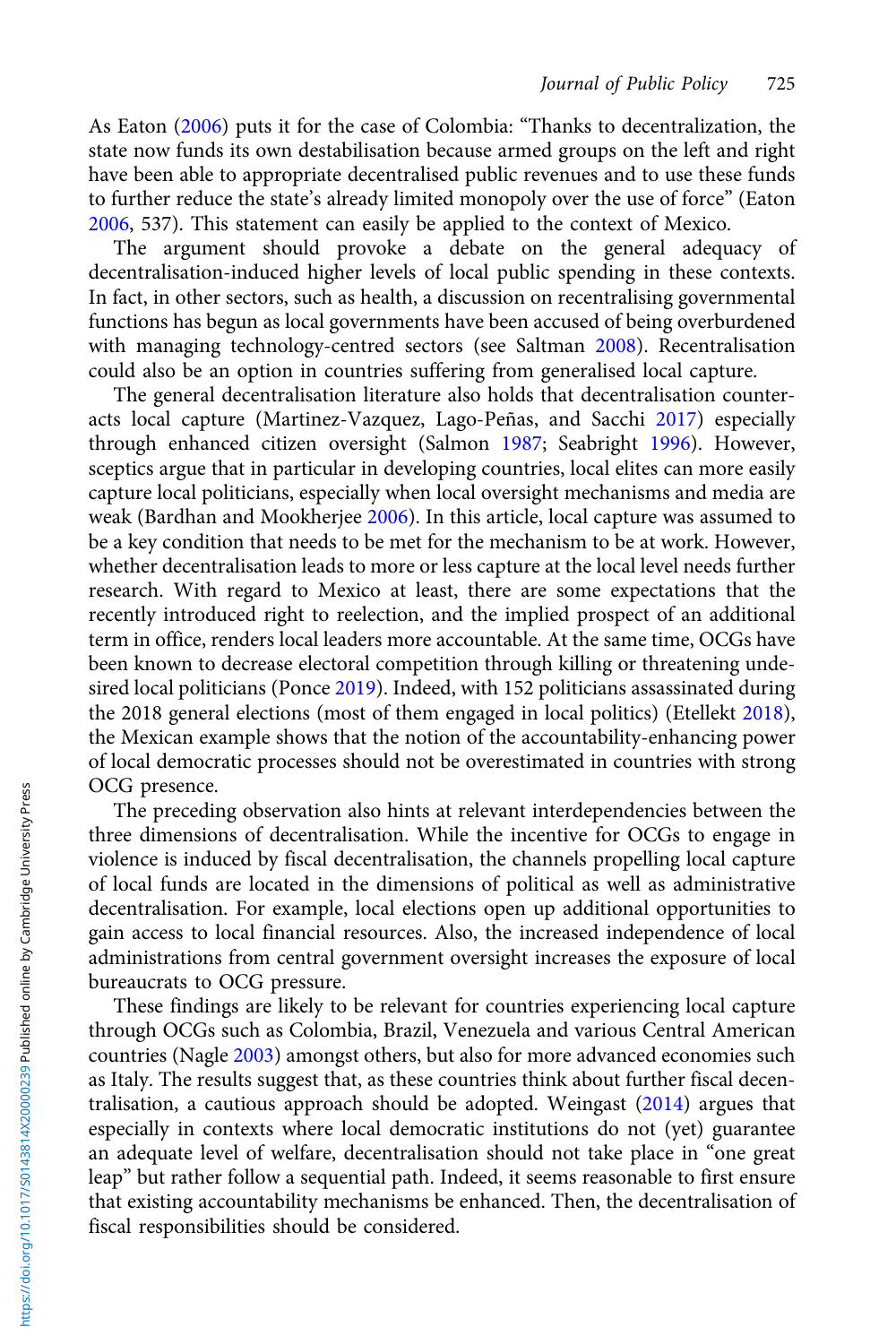<span id="page-20-0"></span>However, it is crucial to keep in mind the limitations of the study. In particular, in order to substantiate the argument, in-depth qualitative research is needed that takes a closer look at the micromechanisms related to the context of local capture, and the violent competition between OCGs to gain access to local public funds. Here, it can be interesting to take a closer look at the dynamics within OCGs from a local perspective, for example, when it comes to possible power struggles between the "military" and "civil" branches of an organisation, a factor which explains to a large extent the secession of the OCG Los Zetas from the Gulf Cartel (Beittel [2017](#page-21-0)).

Furthermore, since the empirical part concentrates on Mexico, comparative studies and profound research in other countries will be essential. Data availability limits the generalisability of the argument, since, for the baseline model, the time-series cross-sectional data relate to general homicides and not to OCG-related homicides specifically. Although a cross-sectional regression for the year 2010 was presented in order to take account of violence related to confrontations between OCGs only, more efforts are needed to build comprehensive time-series datasets on different aspects of OCG violence. What is more, since the analysis takes into account data up until 2015, it will be important to follow-up on the results presented using the data to be provided after the 2020 census. Finally, as I cannot entirely rule out the issue of endogeneity, it will be necessary to empirically investigate the argument presented in contexts where quasi-experimental methods such as instrumental variables estimation or discontinuity analysis are possible. Taking these limitations into account, the argument presented should be understood as one contribution that can help broaden an interdisciplinary debate on the relationship between fiscal decentralisation and OCV.

Supplementary material. To view supplementary material for this article, please visit [https://doi.org/10.](https://doi.org/10.1017/S0143814X20000239) [1017/S0143814X20000239](https://doi.org/10.1017/S0143814X20000239)

Acknowledgements. The author wishes to thank Ireri Ablanedo, Alma Mata, Herbert Obinger, Carina Schmitt, Andreas Forer, Jan Werner, Jonas Pieper, Miriam Faulwetter, Edward Norton, J. Paul Elhorst, Keisuke Kondo and many more, including various experts from INEGI and the GIZ rule of law project in Mexico.

Data Availability Statement. Replication materials are available in the Journal of Public Policy Dataverse at <https://doi.org/10.7910/DVN/LZNMBC>.

# References

- Acconcia A and Cantabene C (2008) A Big Push to Deter Corruption: Evidence From Italy. Giornale degli Economisti e Annali di Economia, 67 (Anno 121)(1), 75–102.
- Acconcia A, Corsetti G and Simonelli S (2014) Mafia and Public Spending: Evidence on the Fiscal Multiplier from a Quasi-Experiment. American Economic Review, 104(7), 2185-2209.
- Aguirre Ochoa J and Torres HAE (2016) Local Democracy, Crime and Violence in Mexico: The Case of Apatzingán, Michoacán. Política Criminal, 11, 656–674.
- Alesina A, Piccolo S and Pinotti P (2019) Organized Crime, Violence, and Politics. The Review of Economic Studies, 86(2), 457–499.
- Arends H (2020a) The Dangers of Fiscal Decentralization and Public Service Delivery: A Review of Arguments. Politische Vierteljahresschrift.
- Arends H (2020b) Replication Data for: The Decentralization of Death? Local Budgets and Organized Crime Violence. [https://doi.org/10.7910/DVN/LZNMBC,](https://doi.org/10.7910/DVN/LZNMBC) Harvard Dataverse, V1, UNF:6:T6loHu18h GnA7nUIppmF1w== [fileUNF].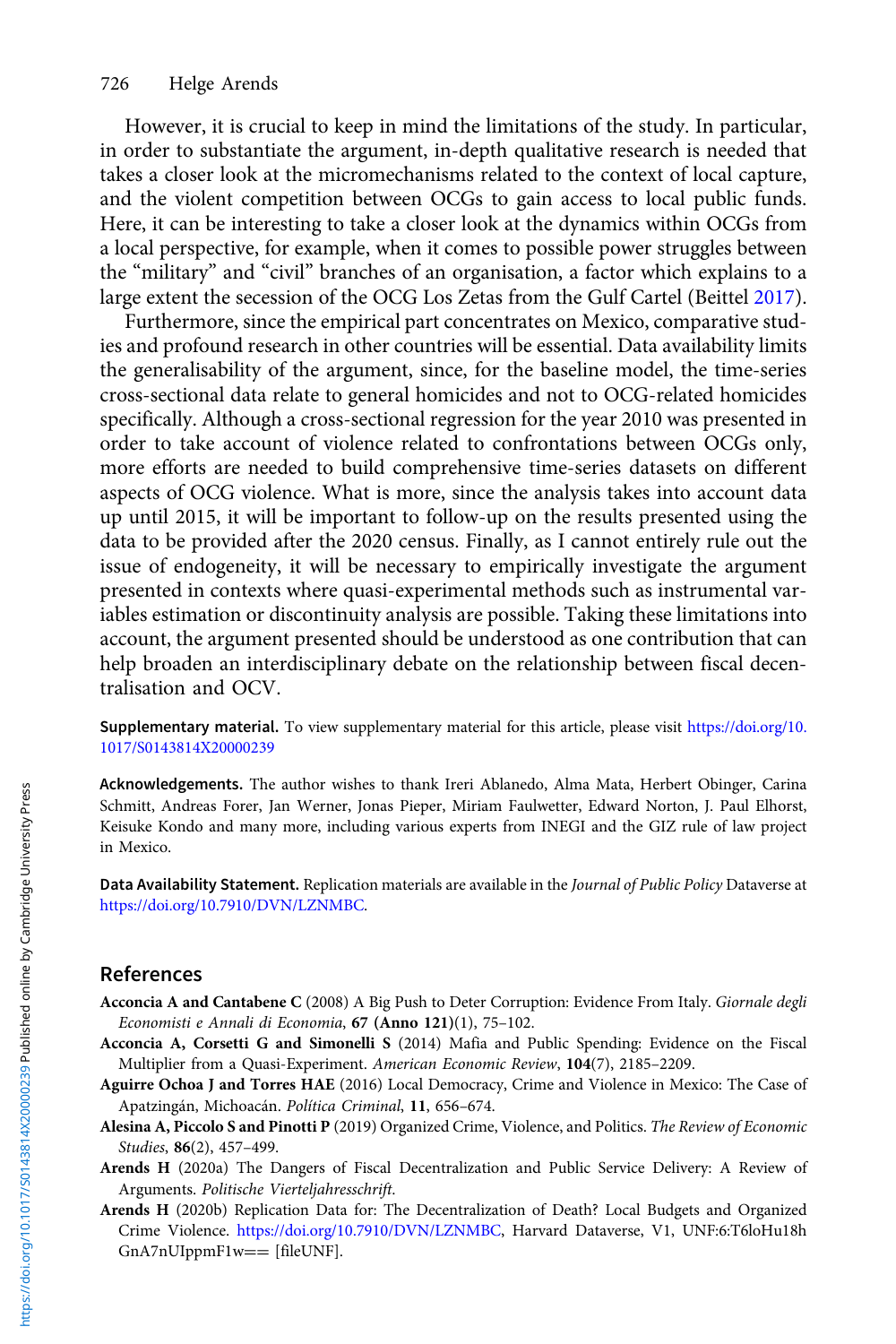<span id="page-21-0"></span>Arias ED (2018) Criminal Organizations and the Policymaking Process. Global Crime, 19(3–4), 339–361.

- Atuesta LH and Ponce AF (2017) Meet the Narco: Increased Competition among Criminal Organisations and the Explosion of Violence in Mexico. Global Crime, 18(4), 375–402.
- Atuesta LH, Siordia OS and Lajous AM (2019) The "War on Drugs" in Mexico: (Official) Database of Events between December 2006 and November 2011. Journal of Conflict Resolution, 63(7), 1765–1789.
- Auditoría Superior de la Federación (2013) Diagnóstico Sobre La Opacidad En El Gasto Federalizado. Mexico City: Auditoría Superior de la Federación.
- Auditoría Superior de la Federación (2018a) Distribución de Las Participaciones Federales. Mexico City: Auditoría Superior de la Federación.
- Auditoría Superior de la Federación (2018b) Distribución de Los Recursos Del Fondo de Aportaciones Para El Fortalecimiento de Los Municipios y de Las Demarcaciones Territoriales Del Distrito Federal. Mexico City: Auditoría Superior de la Federación.
- Auditoría Superior de la Federación (2018c) Distribución de Los Recursos Del Fondo de Aportaciones Para La Infraestructura Social Municipal y de Las Demarcaciones Territoriales Del Distrito Federal (FISMDF). Mexico City: Auditoría Superior de la Federación.
- Bardhan P and Mookherjee D (2000) Capture and Governance at Local and National Levels. The American Economic Review, 90(2), 135–139.
- Bardhan P and Mookherjee D (2006) Decentralisation and Accountability in Infrastructure Delivery in Developing Countries. The Economic Journal, 116(January), 101–127.
- Beittel J (2017) Mexico: Organized Crime and Drug Trafficking Organizations. Washington, DC: United States Congress.
- Bell A and Jones K (2015) Explaining Fixed Effects: Random Effects Modeling of Time-Series Cross-Sectional and Panel Data. Political Science Research and Methods, 3(1), 133-153.
- Buonanno P and Montolio D (2008) Identifying the Socio-Economic and Demographic Determinants of Crime across Spanish Provinces. International Review of Law and Economics, 28(2), 89–97.
- Cantú F and Desposato S (2012) The New Federalism of Mexico's Party System. Journal of Politics in Latin America, 4(2), 3–38.
- Ch R, Shapiro J, Steele A and Vargas JF (2018) Endogenous Taxation in Ongoing Internal Conflict: The Case of Colombia. American Political Science Review, 112(4), 996–1015.
- Cohen JM and Peterson SB (1999) Administrative Decentralization Strategies for Developing Countries. West Hartford: Kumarian Press. [https://www.rienner.com/title/Administrative\\_Decentralization\\_](https://www.rienner.com/title/Administrative_Decentralization_Strategies_for_Developing_Countries) [Strategies\\_for\\_Developing\\_Countries](https://www.rienner.com/title/Administrative_Decentralization_Strategies_for_Developing_Countries) (March 1, 2020).
- Daniele G and Geys B (2015) Organised Crime, Institutions and Political Quality: Empirical Evidence from Italian Municipalities. The Economic Journal, 125(586): F233–F255.
- Duan N, Manning WG, Morris CN and Newhouse JP (1983) A Comparison of Alternative Models for the Demand for Medical Care. Journal of Business & Economic Statistics, 1(2), 115-126.
- Duran-Martinez A (2015) To Kill and Tell? State Power, Criminal Competition, and Drug Violence. Journal of Conflict Resolution, 59(8), 1377–1402.
- Eaton K (2006) The Downside of Decentralization: Armed Clientelism in Colombia. Security Studies, 15(4), 533–562.
- Elhorst JP (2014) Spatial Econometrics. Berlin, Heidelberg: Springer.
- Etellekt (2018) Séptimo Informe de Violencia Política En México 2018. Mexico City: Etellekt.
- Falleti TG (2005) A Sequential Theory of Decentralization: Latin American Cases in Comparative Perspective. American Political Science Review, 99(3), 327–346.
- Farewell VT et al. (2017) Two-Part and Related Regression Models for Longitudinal Data. Annual Review of Statistics and its Application, 4, 283–315.
- Fuerte C, María P, Enrique Pérez L and Cordova Ponce R (2019) Organized Crime, Violence, and Territorial Dispute in Mexico (2007–2011). Trends in Organized Crime, 22(2), 188–209.

Glaeser EL and Saks RE (2006) Corruption in America. Journal of Public Economics, 90(6), 1053-1072.

- Goel RK and Nelson MA (1998) Corruption and Government Size: A Disaggregated Analysis. Public Choice, 97(1), 107–120.
- Goldstein PJ (1985) The Drugs/Violence Nexus: A Tripartite Conceptual Framework. Journal of Drug Issues, 15(4), 493–506.
- Green P and Ward T (2004) State Crime: Governments, Violence and Corruption. London: Pluto Press.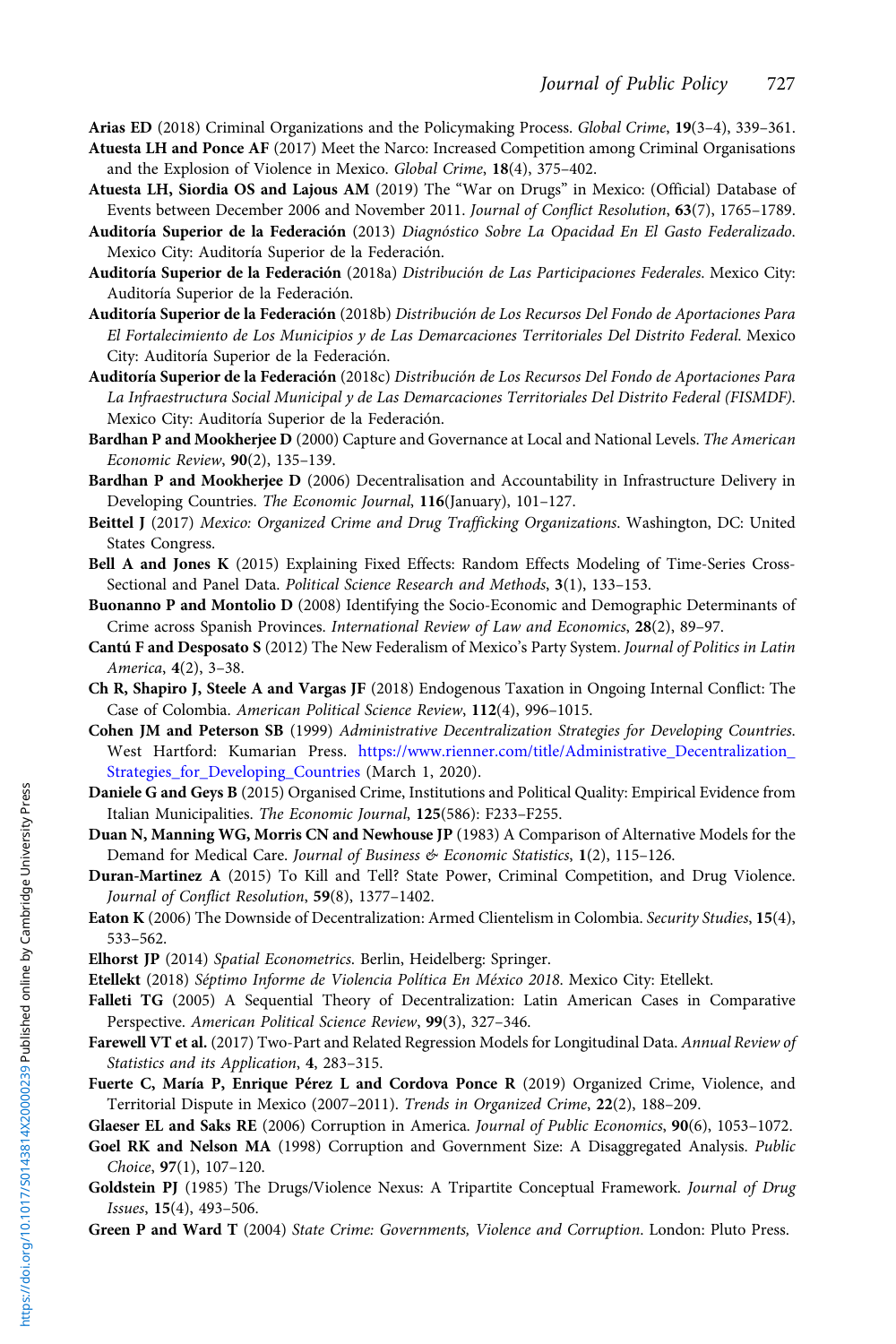- <span id="page-22-0"></span>Grindle MS (2007) Going Local: Decentralization, Democratization, and the Promise of Good Governance. Princeton: Princeton University Press.
- Heckman J (1979) Sample Selection Bias as a Specification Error. Econometrica, 47, 153–161.
- Hecock RD (2006) Electoral Competition, Globalization, and Subnational Education Spending in Mexico, 1999–2004. American Journal of Political Science, 50(4), 950–961.
- Hernández-Trillo F and Jarillo-Rabling B (2008) Is Local Beautiful? Fiscal Decentralization in Mexico. World Development, 36(9), 1547–1558.
- Hiskey JT and Goodman GL (2011) The Participation Paradox of Indigenous Autonomy in Mexico. Latin American Politics and Society, 53(2), 61–86.
- Kaufmann D (2004) Governance Redux: The Empirical Challenge. In Sala-i-Martin X. and Schwab K. (eds.), The Global Competitiveness Report 2003–2004. New York: Oxford University Press.
- Kruijt D (2011) Drogas, Democracia y Seguridad. The Hague: Netherlands Institute for Multiparty Democracy.
- Laakso M and Taagepera R (1979) "Effective" Number of Parties. Comparative Political Studies, 12(1),  $3 - 27$ .
- Lessing B (2015) Logics of Violence in Criminal War. Journal of Conflict Resolution, 59(8), 1486–1516.
- Leung SF and Yu S (1996) On the Choice between Sample Selection and Two-Part Models. Journal of Econometrics, 72(1), 197–229.
- Locks B (2015) Extortion in Mexico: Why Mexico's Pain Won't End with the War on Drugs. Yale Journal of International Affairs, 10, 67–83.
- Manning PK and Redlinger LJ (1977) Invitational Edges of Corruption. In Rock P. (eds.), Politics and Drugs. New Jersey: Transaction Publishers, 279–310.
- Marselli R and Vannini M (1997) Estimating a Crime Equation in the Presence of Organized Crime: Evidence from Italy. Annual EALE Conference, 17(1), 89–113.
- Martinez-Vazquez J, Lago-Peñas S and Sacchi A (2017) The Impact of Fiscal Decentralization: A Survey. Journal of Economic Surveys, 31(4), 1095–1129.
- Mendoza EC and Martínez-Vazquez J (2000) Assignment of Spending Responsibilities and Service Delivery. In Giugale M. and Benjamin Webb S. (eds.), Achievements and Challenges of Fiscal Decentralization: Lessons from Mexico. Washington, DC: World Bank Publications, 139–176.
- Milenio (2013) Ganancias de "Templarios" Superan 970 Mdp al Año. *Milenio.* [http://www.milenio.com/](http://www.milenio.com/policia/Ganancias-Templarios-superan-mdp-ano_14_185521447.html) [policia/Ganancias-Templarios-superan-mdp-ano\\_14\\_185521447.html](http://www.milenio.com/policia/Ganancias-Templarios-superan-mdp-ano_14_185521447.html) (July 13, 2017).
- Moreno-Jaimes C (2008) Democracia Electoral y Calidad Gubernativa: El Desempeño de Los Gobiernos Municipales En México. Tlaquepaque: Universidad Jesuita de Guadalajara.
- Mundlak Y (1978) On the Pooling of Time Series and Cross Section Data. Econometrica, 46(1), 69–85.
- Nagle LE (2003) The Challenge of Fighting Global Organized Crime in Latin America Latin America: Views on Contemporary Issues in the Region. Fordham International Law Journal, 26, 1649–1715.
- Neudorfer B and Neudorfer NS (2015) Decentralization and Political Corruption: Disaggregating Regional Authority. Publius: The Journal of Federalism, 45(1), 24–50.
- Neumayer E (2003) Good Policy Can Lower Violent Crime: Evidence from a Cross-National Panel of Homicide Rates, 1980–97. Journal of Peace Research, 40(6), 619–640.
- Oates WE (1968) The Theory of Public Finance in a Federal System. The Canadian Journal of Economics, 1(1), 37–54.
- Oates WE (2005) Toward A Second-Generation Theory of Fiscal Federalism. International Tax and Public Finance, 12, 349–373.
- Olsen MK and Schafer JL (2001) A Two-Part Random-Effects Model for Semicontinuous Longitudinal Data. Journal of the American Statistical Association, 96(454), 730–745.
- Paoli L (2004) Italian Organised Crime: Mafia Associations and Criminal Enterprises. Global Crime, 6(1), 19–31.
- Papachristos AV (2009) Murder by Structure: Dominance Relations and the Social Structure of Gang Homicide. American Journal of Sociology, 115(1), 74–128.
- Phillips BJ (2015) How Does Leadership Decapitation Affect Violence? The Case of Drug Trafficking Organizations in Mexico. The Journal of Politics, 77(2), 324–336.
- Philp M (2006) Corruption Definition and Measurement. In Sampford C., Shacklock A., Connors C. and Galtung F. (eds.), Measuring Corruption. Hampshire: Ashgate.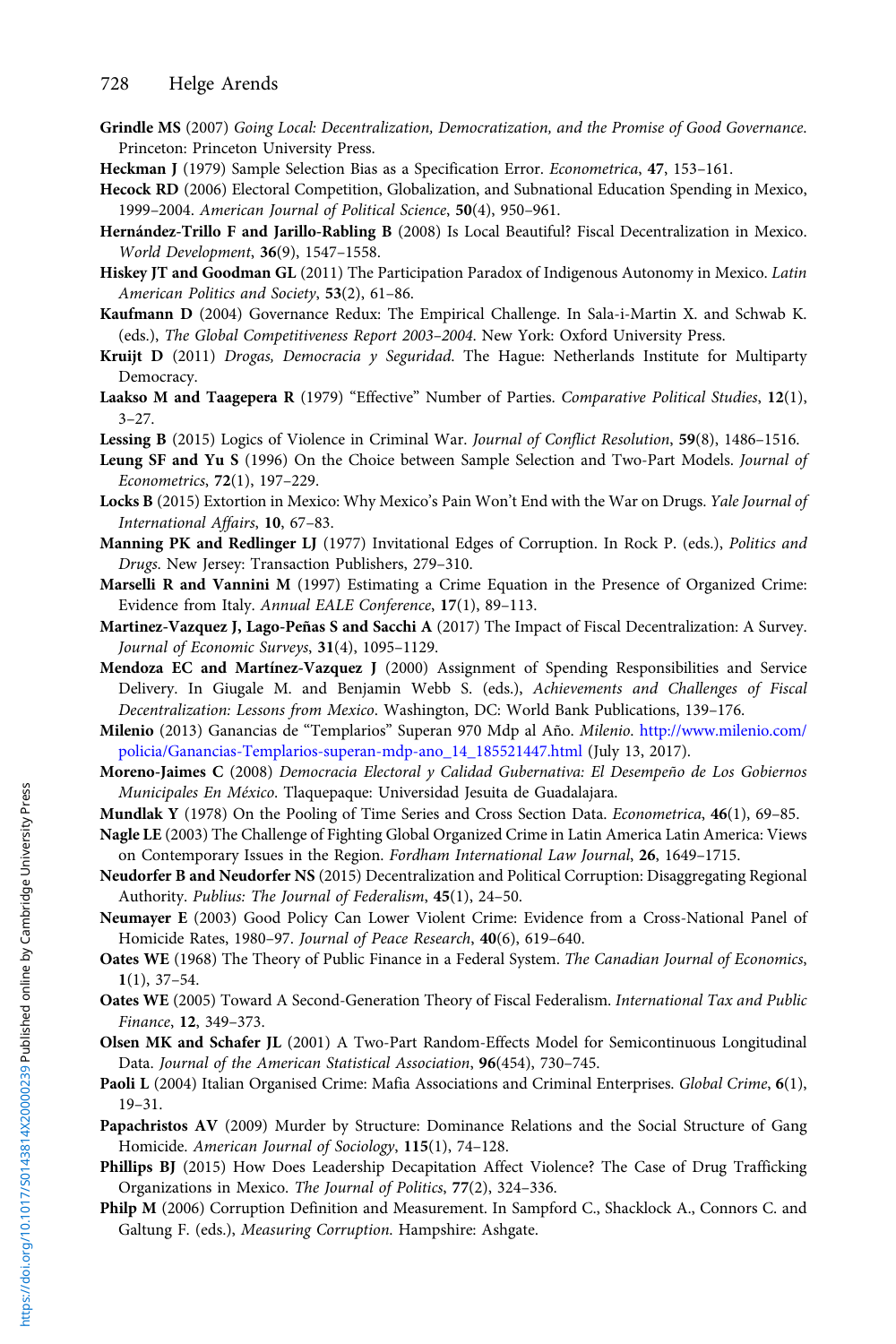- <span id="page-23-0"></span>Pierson P (1995) Fragmented Welfare States: Federal Institutions and the Development of Social Policy. Governance, 8(4), 449–478.
- Pinotti P (2015a) The Economic Costs of Organised Crime: Evidence from Southern Italy. The Economic Journal, 125(586), F203–F232.
- Pinotti P (2015b) The Causes and Consequences of Organised Crime: Preliminary Evidence Across Countries. The Economic Journal, 125(586), F158–F174.
- Ponce AF (2019) Violence and Electoral Competition: Criminal Organizations and Municipal Candidates in Mexico. Trends in Organized Crime, 22, 231–254.
- Prud'homme R (1995) The Dangers of Decentralization. The World Bank Research Observer, 10(2), 201–220.
- Rios V (2013) Why Did Mexico Become so Violent? A Self-Reinforcing Violent Equilibrium Caused by Competition and Enforcement. Trends in Organized Crime, 16(2), 138–155.
- Rios V (2015) How Government Coordination Controlled Organized Crime. Journal of Conflict Resolution, 59(8), 1433–1454.
- Rodden J (2003) Reviving Leviathan: Fiscal Federalism and the Growth of Government. International Organization, 57(04), 695–729.
- Rodríguez VE (1993) The Politics of Decentralisation in Mexico: From Municipio Libre to Solidaridad. Bulletin of Latin American Research, 12(2), 133–145.
- Rodríguez-Pose A and Gill N (2005) On the "Economic Dividend" of Devolution. Regional Studies, 39(4), 405–420.
- Rondinelli DA, Nellis JR and Cheema GS (1983) Decentralization in Developing Countries: A Review of Recent Experience. World Bank staff working papers 581.
- Rowland AM (2001) Population as a Determinant of Local Outcomes under Decentralization: Illustrations from Small Municipalities in Bolivia and Mexico. World Development, 29(8), 1373–1389.
- Salazar JG (2007) Decentralisation, Politics and Service Delivery in Mexico. IDS Bulletin, 38(1), 70–76.
- Salmon P (1987) Decentralisation as an Incentive Scheme. Oxford Review of Economic Policy, 3(2), 24–43.
- Saltman RB (2008) Decentralization, Re-Centralization and Future European Health Policy. European Journal of Public Health, 18(2), 104–106.
- Seabright P (1996) Accountability and Decentralisation in Government: An Incomplete Contracts Model. The Domain of the State, 40(1), 61–89.
- Secretaría de Gobernación (2016) Informe de Resultados FORTASEG 2016. Mexico City: Secretaría de Gobernación.
- Sin Embargo Editors (2013) La Extorsión Generalizada Alcanza a Los Alcaldes; Ya No Es Asunto de Ciudadanos, Comerciantes y Agricultores. Sin Embargo. <http://www.sinembargo.mx/16-11-2013/815191> (July 13, 2017).
- Smith VA, Maciejewski ML and Olsen MK (2018) Modeling Semicontinuous Longitudinal Expenditures: A Practical Guide. Health Services Research, 53(S1), 3125–3147.
- Sour L (2013) The Flypaper Effect in Mexican Local Governments. Estudios Económicos, 28(1(55)), 165–186.
- Steele A and Schubiger LI (2018) Democracy and Civil War: The Case of Colombia. Conflict Management and Peace Science, 35(6), 587–600.
- Su L, Tom B and Farewell V (2009) Bias in 2-part mixed models for longitudinal semicontinuous data. Biostatistics, 10(2), 374–389.
- Tanzi V (1996) Fiscal Federalism and Decentralisation: A Review of Some Efficiency and Macroeconomic Aspects. In Annual World Bank Conference on Development Economics 1995, Washington, DC, 295–315.
- Tiebout CM (1956) A Pure Theory of Local Expenditures. Journal of Political Economy, 64(5), 416–424.
- Trejo G and Ley S (2015) Municipios Bajo Fuego (1995-2014). Nexos February.
- Trejo G and Ley S (2016) Federalismo, Drogas y Violencia. Política y gobierno, 23(1), 11-56.
- Trejo G and Ley S (2018) Why Did Drug Cartels Go to War in Mexico? Subnational Party Alternation, the Breakdown of Criminal Protection, and the Onset of Large-Scale Violence. Comparative Political Studies, 51(7), 900–937.
- Trejo G and Ley S (2019) High-Profile Criminal Violence: Why Drug Cartels Murder Government Officials and Party Candidates in Mexico. British Journal of Political Science, 1–27.